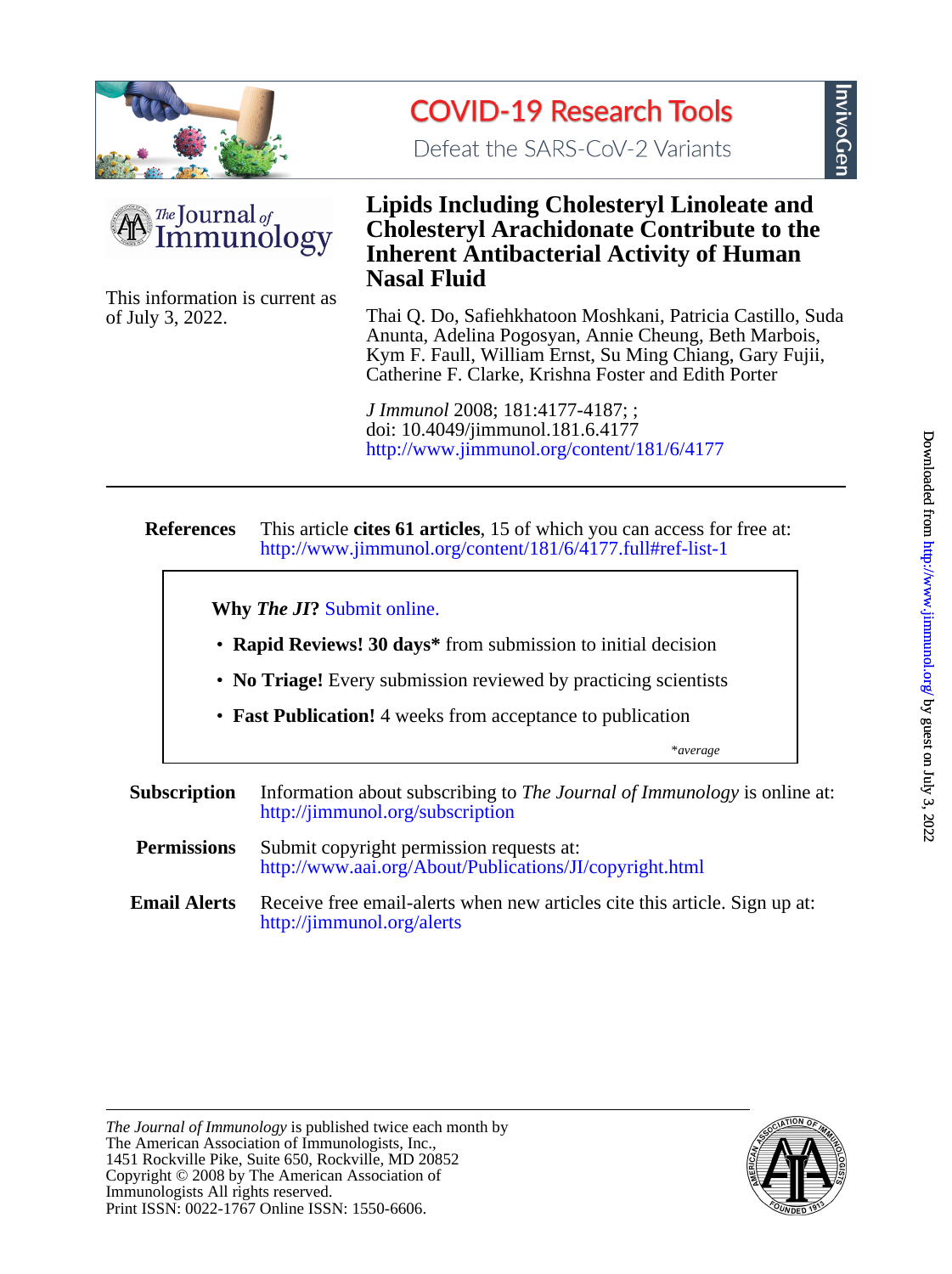# **Lipids Including Cholesteryl Linoleate and Cholesteryl Arachidonate Contribute to the Inherent Antibacterial Activity of Human Nasal Fluid1**

# Thai Q. Do,<sup>2</sup>\* Safiehkhatoon Moshkani,<sup>2</sup>\* Patricia Castillo,\* Suda Anunta,\* Adelina Pogosyan,\* **Annie Cheung,\* Beth Marbois,‡ Kym F. Faull,§ William Ernst,¶ Su Ming Chiang,¶ Gary Fujii,¶ Catherine F. Clarke,‡ Krishna Foster,† and Edith Porter3 \***

**Mucosal surfaces provide first-line defense against microbial invasion through their complex secretions. The antimicrobial activities of proteins in these secretions have been well delineated, but the contributions of lipids to mucosal defense have not been defined. We found that normal human nasal fluid contains all major lipid classes (in micrograms per milliliter), as well as lipoproteins and apolipoprotein A-I. The predominant less polar lipids were myristic, palmitic, palmitoleic, stearic, oleic, and linoleic acid, cholesterol, and cholesteryl palmitate, cholesteryl linoleate, and cholesteryl arachidonate. Normal human bronchioepithelial cell secretions exhibited a similar lipid composition. Removal of less-polar lipids significantly decreased the inherent antibacterial activity of nasal fluid against** *Pseudomonas aeruginosa***, which was in part restored after replenishing the lipids. Furthermore, lipids extracted from nasal fluid exerted direct antibacterial activity in synergism with the antimicrobial human neutrophil peptide HNP-2 and liposomal formulations of cholesteryl linoleate and cholesteryl arachidonate were active against** *P. aeruginosa* **at physiological concentrations as found in nasal fluid and exerted inhibitory activity against other Gram-negative and Gram-positive bacteria. These data suggest that host-derived lipids contribute to mucosal defense. The emerging concept of host-derived antimicrobial lipids unveils novel roads to a better understanding of the immunology of infectious diseases.** *The Journal of Immunology,* **2008, 181: 4177– 4187.**

I he respiratory tract is constantly challenged with airborne and aspirated microbes and its integrity depends on continuous removal of inhaled microbes by mucociliary clearance. Airway mucosal secretions have been intensely studied, and important defense functions have been attributed to antimicrobial polypeptides such as lysozyme, defensins, or LL37 (1). Other antimicrobial components include surfactant proteins (2) and mucins (3). Antimicrobial polypeptides are cationic and hydrophobic, and their functions in innate host defense are to kill microbes through membrane permeabilization and disruption of membrane-bound multienzyme complexes (4, 5) and to modulate the immune response through chemotactic activity and sequestration of proinflammatory microbial products (6).

In addition, bodily secretions also contain lipids. Lipids form a heterogeneous group of hydrophobic substances ranging from simple fatty acids, linear chains of carbons carrying a carboxyl group, to more complex ring-structured molecules like cholesterol and cholesteryl esters, which can be further modified by the attachment of various side groups including alcohol, phosphate, and aminofunctions. Major lipid classes comprise fatty acids (fatty acyls), glycerolipids, glycerophospholipids, sphingolipids, and sterols, including cholesterol and cholesteryl esters. Among these, glycerophospholipids and sphingolipids are the most polar and hydrophilic, and triglycerides and cholesteryl esters are the least polar and most hydrophobic (7). Although some fatty acids appear as free molecules, most of the lipids in bodily fluids are bound to carrier proteins, including albumin and apolipoproteins, the latter forming lipoproteins upon lipid-binding (8). Lipoproteins are classified based on their apolipoprotein and lipid composition, which affect their density. The five major lipoproteins described in plasma are chylomicrons, very-low-density lipoproteins, intermediate-density lipoproteins, low-density lipoproteins, and high-density lipoproteins  $(HDL)$ ,<sup>4</sup> with increasing protein and decreasing lipid contents, respectively (9). Apolipoprotein A-I (apoA-I) is one of the nine major apolipoproteins. It is an integral component of HDL and is also found in chylomicrons and very-low-density lipoproteins. This 29-kDa protein is the main cholesterol acceptor

<sup>\*</sup>Department of Biological Sciences and † Department of Chemistry and Biochemistry, California State University, Los Angeles, CA 90032; ‡ Department of Chemistry and Biochemistry, <sup>§</sup>The Pasarow Mass Spectrometry Laboratory, The NPI/Semel Institute for Neuroscience and Human Behavior and Department of Psychiatry & Biobe-havioral Sciences, University of California, Los Angeles, CA 90095; and ¶ Molecular Express, Rancho Dominguez, CA 90220

Received for publication September 20, 2007. Accepted for publication July 20, 2008.

The costs of publication of this article were defrayed in part by the payment of page charges. This article must therefore be hereby marked *advertisement* in accordance with 18 U.S.C. Section 1734 solely to indicate this fact.

<sup>&</sup>lt;sup>1</sup> This work was supported by Grant AI55675 from the National Institute of Allergy and Infectious Diseases, Grant 1P20 MD001824 from the National Institutes of Health, Louis Stokes Alliances for Minority Participation program and its Bridge to the Doctorate Grant HRD-0331537 from the National Science Foundation, Minority Biomedical Research Support Research Initiative for Scientific Enhancement Grant R25 GM61331 from National Institutes of Health, and California State University, Los Angeles and California State University Program for Education and Research in Biotechnology (CSUPERB) grants. Parts of this work have been presented at the 18th Annual CSUPERB Symposium in San Jose, CA, January 17, 2006 and at the 106th General American Society for Microbiology Meeting in Orlando, FL, May 23, 2006.

<sup>&</sup>lt;sup>2</sup> T.Q.D. and S.M. contributed equally to this work.

<sup>&</sup>lt;sup>3</sup> Address correspondence and reprint requests to Dr. Edith Porter, Department of Biological Sciences, California State University, 5151 State University Drive, Los Angeles, CA 90032. E-mail address: eporter@calstatela.edu

<sup>4</sup> Abbreviations used in this paper: HDL, high-density lipoprotein; HNP, human neutrophil peptide; SPE, solid phase extraction; rpHPLC, reversed phase HPLC; ELSD, evaporative light scattering detection; GC/MS, gas chromatography/mass spectrometry; AU, acid urea; apoA-I, apolipoprotein A-I.

Copyright © 2008 by The American Association of Immunologists, Inc. 0022-1767/08/\$2.00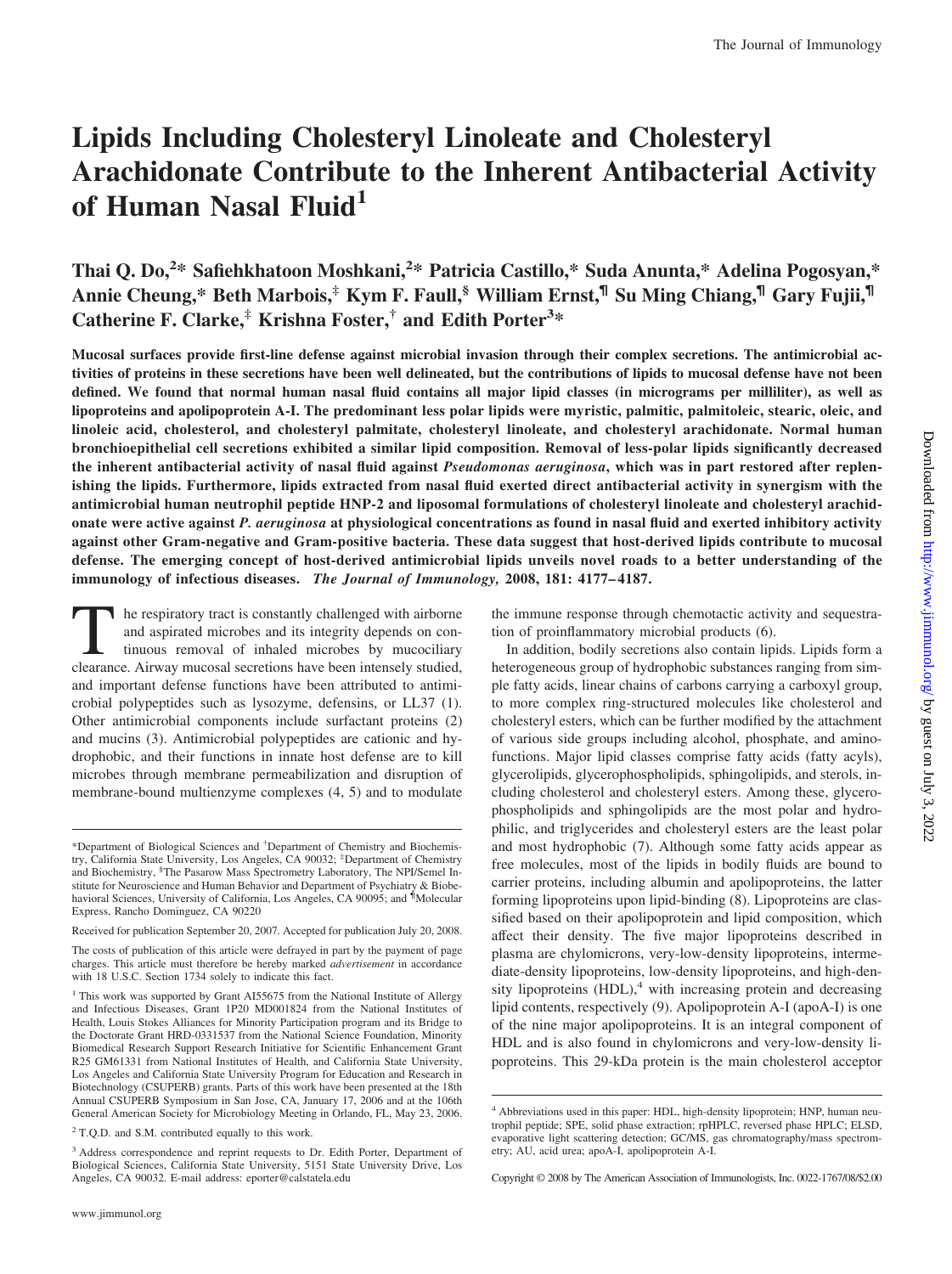and activates lecithin-cholesteryl ester transferase, which is involved in esterification of cholesterol and production of cholesteryl esters. Recent studies suggest that apolipoproteins and their lipoprotein particles function also as immune modulators, regulating cytokine production and activity of immune, endothelial, and epithelial cells  $(10-12)$ .

The functions of lipids are diverse. Lipids are essential components of all biological membranes, but the membrane lipid composition differs greatly between eukaryotes and prokaryotes (13, 14). Lipids are also precursors for hormones, are used for energy storage, and they have a prominent role as messengers and regulators of inflammation (15). Furthermore, lipids in lung surfactant, predominantly phospholipids, are essential for reducing the surface tension in the alveoli, thus preventing their collapse during exhalation (16).

Previous studies implicate that lipids also have antimicrobial functions. For example, the antimicrobial activity of fatty acids has been known for a long time and is used in food preservation (17), and certain chronic infectious diseases have been associated with an altered lipid profile (18 –22). In cystic fibrosis, a hereditary disease with abnormal mucus production and chronic lung infection with *Pseudomonas aeruginosa*, reduced levels of docosahexaenoic and linoleic acid in saliva and serum have been documented and corroborated by a mouse model (23). A role in neonatal protection against infection has been also attributed to lipids in milk (24) and lipids in vernix caseosa, the newborn coating (25).

However, despite these reports on the antimicrobial actions of lipids and speculations on their use as therapeutic agents (26), the concept of a lipid-mediated component of innate host defense is new. We propose that host-derived lipids constitute the arsenal of antimicrobial agents in innate mucosal defense. We will show in this study that 1) selective removal of lipids from nasal fluid leads to diminished antibacterial activity, 2) this antibacterial activity is partially restored by resupplementing the fluid with lipids, and 3) selected cholesteryl esters identified in nasal fluid exert antibacterial activity in vitro.

# **Materials and Methods**

# *Nasal fluid collection*

Under full institutional review board approval, nasal fluid was collected from healthy adult donors (D1–D11) without history of allergies or sinusitis into 50 ml of polypropylene centrifuge tubes by vacuum suction. Because nasal fluid may be contaminated with the mucosal microbiota, samples were incubated for 15 min at 60°C to heat-inactivate the normal flora. Trypticase soy broth (2 ml) inoculated with 20  $\mu$ l of heat-inactivated nasal fluid remained sterile after 72 h of incubation in contrast to nonheated nasal fluid. After heat inactivation, nasal fluid was homogenized with a tip sonicator (Fisher Dismembrator; Fisher Scientific), three times at level 2 for 20 s), and centrifuged for 5 min at 500  $\times$  g. The resulting cell- and debrisfree supernatant was further centrifuged for 30 min at  $11,000 \times g$  and  $4^{\circ}$ C. Epithelial cells in nasal fluid were sparse and under these conditions, the contaminating cells were not disrupted and sedimented (data not shown). Cole et al. (27) reported a significant reduction of the cationic antibacterial protein fraction in nasal fluid upon boiling. To verify that heat inactivation at 60°C for 15 min does not significantly alter the biochemical and antibacterial properties of nasal fluid, we compared the overall protein profile, peptidoglycan hydrolyzing activity, antibacterial activity, and lipid profile of nasal fluid before and after heat inactivation. There was no major difference in the protein and lipid profile of nasal fluid demonstrable and there was no statistically significant difference in respect to the peptidoglycan hydrolyzing and antibacterial activity (data not shown).

Clarified nasal fluid was stored under nitrogen or argon at  $-20^{\circ}$ C until further use. Nasal fluids were pooled for multiple analyses and functional assays to increase volume and to minimize interdonor variations in sample composition.

# *Epithelial cell culture*

Normal human-derived bronchial epithelial cells grown at an air-liquid interface in 6-well plates (model no. AIR-606) were purchased from Mat-Tek Corporation. Upon receipt, cells had been grown for 6 days (in a serum-free DMEM-based medium with proprietary growth factors) and apical secretions had been allowed to accumulate. After overnight incubation (37 $\degree$ C, 5% CO<sub>2</sub>), apical secretions from six wells were collected and pooled. Potentially contaminating cells and debris were removed by centrifugation (500  $\times$  g, 4°C for 10 min), and the sample was subjected to lipid extraction, followed by reversed phase HPLC (rpHPLC) with evaporative light scattering detection (ELSD), as described below.

# *Lipid standards*

Lipid standards, selected according to the literature (28) and guided by our studies, were purchased from Matreya or Sigma-Aldrich. These were dissolved in organic solvents (chloroform or dichloromethane) in glass vials, overlaid with nitrogen or argon gas, and stored at  $-20^{\circ}$ C. Free fatty acids used were as follows: myristic acid (C14:0, defining the number of C atoms to the number of double bonds), palmitic acid (C16:0), palmitoleic acid (C16:1), heptadecanoic acid (C17:0, plant fatty acid used as internal standard), stearic acid (C18:0), oleic acid (C18:1), linoleic acid (C18:2), and docosahexaenoic acid (C22:6). Glycerolipids used include dipalmitic acid and tripalmitic acid. Glycerophospholipid used was phosphatidylserine. Sphingolipid used was sphingomyelin. Sterols used include cholesterol, cholesteryl stearate, cholesteryl palmitate, cholesteryl oleate, cholesteryl linoleate, and cholesteryl arachidonate.

# *Lipid extraction*

Lipid extractions were based on the Bligh and Dyer method (29). Briefly, per 0.4 ml of sample, 1.5 ml of methanol:chloroform (2:1, v/v) were added, the sample flushed with nitrogen  $(N_2$  gas), and vigorously vortexed for 1 min. Then, 0.5 ml of chloroform was added, the sample flushed with  $N_2$ , and vortexed for 1 min. The procedure was repeated using  $0.5$  ml of  $dH<sub>2</sub>O$ . Samples were then incubated on a rotary shaker for 10 min and centrifuged  $(500 \times g, 25^{\circ}\text{C}, 10 \text{ min})$ . The lower phase was collected and an equal volume of chloroform was added to the upper phase to repeat the lipid extraction. The chloroform layers from both steps were pooled and the organic solvent was removed under a gentle stream of  $N_2$  gas at 37°C. The extracted lipids were resuspended in a small volume of appropriate organic solvent for further studies and analysis. For quantitative experiments, to control for lipid extraction efficiency, heptadecanoic acid was added (20  $\mu$ g) unless stated otherwise) to all samples before lipid extraction. Extraction efficiencies were in average 40 – 80%, and test extractions showed that the various lipid classes were recovered with similar relative efficiencies (data not shown).

# *Thin layer chromatography*

The TLC system used two separation systems run serially (30). Glassbacked silica gel TLC plates (250- $\mu$ m layer thickness, 60 Å, 20  $\times$  20 cm; EMD Chemicals) prewashed in methanol and heat-activated for 10 min at 130°C in an oven were spotted with concentrated lipid extracts and standards and first developed in chloroform:methanol:water (65:25:4 v/v/v) to 13 cm from the origin, then in hexane:diethyl ether (36:9 v/v) to near the top. Plates were dried and lipid components visualized in iodine vapor. The darkness of the resulting spots is influenced by the quantity of each lipid and the number of unsaturated bonds, limiting the suitability of TLC for comparative lipid quantification of samples with different lipid composition.

# *rpHPLC*

Separation and quantification of lipids was performed with a low-pressure quaternary gradient system (Summit HPLC System; Dionex) with Dionex PCS1Chromeleon software on a reverse phase column (Clipeus C18,  $5 \mu m$ , 250 x 3.0 mm; Higgins Analytical), pre-equilibrated in acetonitrile (solvent A)/dichloromethane (solvent B) (87.5/12.5) with ELSD 800 (Alltech Associates) operated at 40°C in 1 or 2 bar nitrogen  $(N_2)$ . The 5- $\mu$ l samples were injected and eluted (0.6 ml/min) with an increasing concentration of solvent B (time (minutes) per percentage of solvent B: 4/12.5, 7/47.5, 28/ 50.0, 32/12.5, 35/12.5). Response curves were established for authentic standards (data not shown) and used to quantify lipids in test samples, whereby the amount detected in the HPLC chromatogram was corrected for the actual extraction efficiency evident in the recovery of the internal standard heptadecanoic acid. In this system linoleic acid (C18:2) coelutes with myristic acid (C14:0) and palmitoleic acid (C16:1), oleic acid (C18:1) with palmitic acid (C16:0), and cholesteryl palmitate with cholesteryl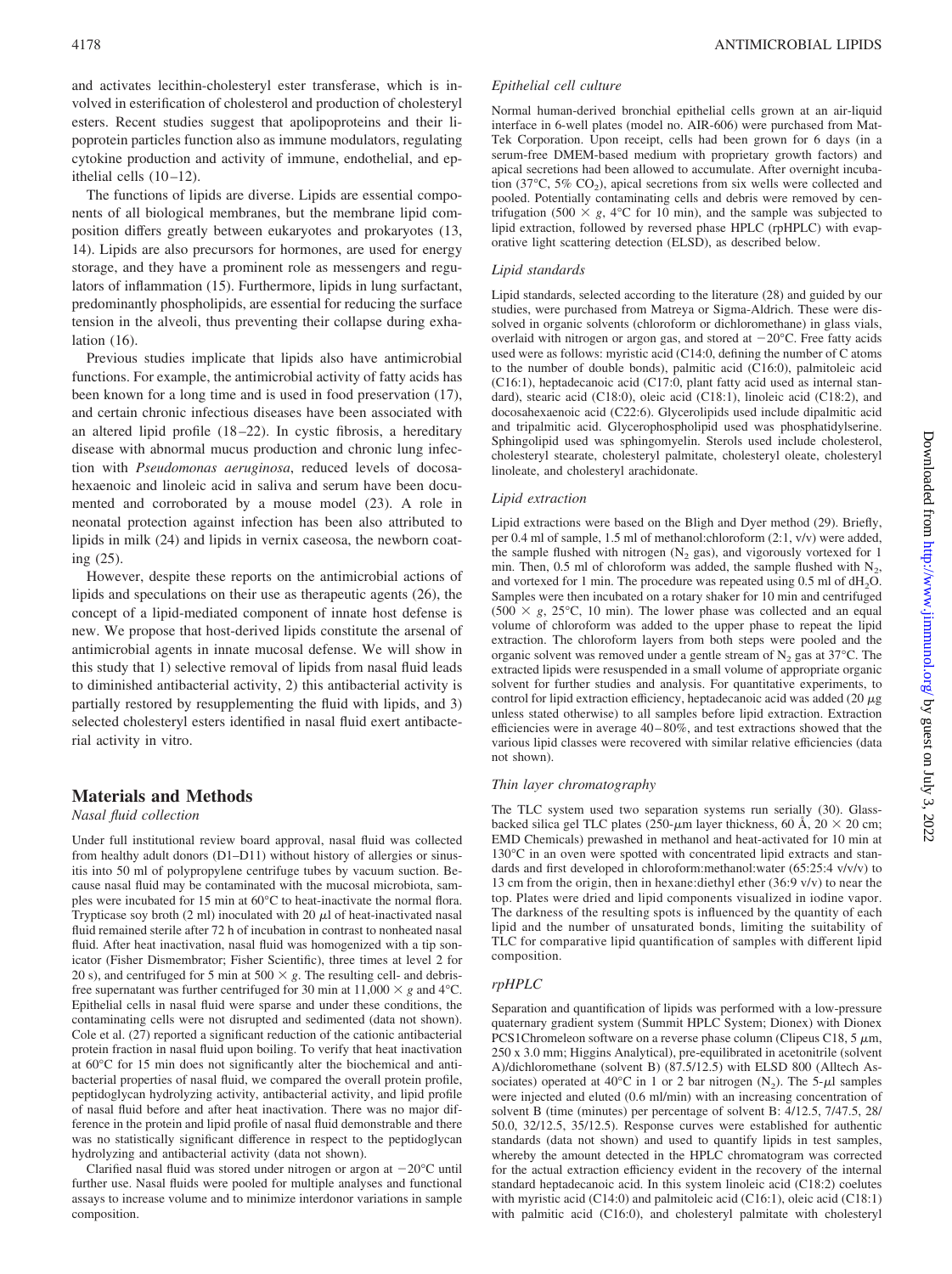oleate (data not shown). In some cases, peak fractions were collected between 2 and 10 min or 11.5 and 13 min, and further analyzed by gas chromatography/mass spectrometry (GC/MS) for free fatty acid analysis, or a commercial enzymatic cholesterol kit according to the manufacturer's instruction (BioVision), respectively.

#### *Free fatty acid analysis*

Lipid extracts from nasal fluid  $(800 \mu l)$  were subjected to rpHPLC, and fractions collected between 3.5 and 10 min of the gradient were dried under a stream of nitrogen and treated with  $250 \mu l$  of boron trifluoride in methanol (14% w/v; Alltech Associates) (31) for 20 min at 60°C. Fractions were extracted after addition of 2 ml water twice with 2 ml  $CH_2Cl_2$ , dried under nitrogen, dissolved in chloroform, and then injected  $(1 \mu l,$  splitless mode, Agilent 7638B autoinjector, 280°C) onto a bonded-phase nonpolar fused silica capillary column (HP1, 50 m x 0.2 mm, 0.11- $\mu$ m film thickness) housed within an Agilent 6890N gas chromatograph. The column was eluted (constant flow, 1 ml/min) with ultra-high purity helium, the oven was held at 50°C for 1 min following injection, then ramped (10°C/min) to a plateau at 320°C. The end of the column (GC/MS transfer line at 280°C) was directly inserted into the electron-impact (230°C, 70 eV) source of a quadrupole mass spectrometer (Agilent 5975 MSD) scanning from m/z 40 –1050 (0.67 s/scan). Data were analyzed with instrument-supplied software, and compound identification was achieved with the National Institute of Standards and Technology Mass Spectral Search algorithm (version 2.0). Identification of fatty acyl methyl ester derivatives in nasal fluid was based on elution times and by comparing the peak mass spectra with library spectra and the spectra from authentic standards.

#### *Cholesteryl ester analysis*

Identification of cholesteryl esters was performed according to Duffin et al. (32). Total lipid extracts from 100  $\mu$ l of individual or pooled nasal fluid were resuspended in 100  $\mu$ l of chloroform:methanol (4:1, v/v) containing 10 mM ammonium formate. Standards (cholesteryl palmitate, cholesteryl arachidonate, cholesteryl linoleate, and cholesteryl oleate) were dissolved similarly at 1 pmol/ $\mu$ l. Mass spectra were recorded by direct injection (20  $\mu$ l) of samples into a stream of the same solvent (20  $\mu$ l/min), entering an Ionspray source attached to a triple-quadrupole mass spectrometer (Sciex API  $III<sup>+</sup>$ ). Mass spectra (m/z 100-1000, 0.3-Da step size, 6.16 s/scan, orifice 65 V) and fragment and parent ion MS/MS spectra (m/z 350-1000, orifice 50 V, 0.3-Da step size, 6.67 s/scan, instrumental setting for collision gas (argon) thickness of 100) were recorded using hydrocarbon- and particulate-depleted air (so-called zero air) for spray nebulization, and the vapors of liquid nitrogen for the curtain gas, both at a flow rate of 0.6 L/min. Data were collected (version 2.5 (FPU) software; Tune) and displayed (version 3.3; MacSpec) with instrument manufacturer-supplied software. The prominent cholesteryl esters in nasal fluid were identified after comparison of the spectra from samples and standards, and with reference to spectra reported in the literature (32).

#### *Lipoprotein analysis*

To assess the presence of lipid-binding proteins, Titan Gel electrophoresis was performed with  $20-\mu l$  aliquots of individual nasal fluid, lyophilized and dissolved in 2  $\mu$ l of electrophoresis buffer, according to the manufacturer's instructions (Lipoprotein kit; Helena Laboratories). Immunoblotting was used to specifically identify apolipoprotein A-I (apoA-I). Aliquots of nasal fluid were subjected to 12% SDS-PAGE, followed by immunoblotting without Ag fixation (32). The primary Abs were mouse mAbs against apoA-I, apoB100, and apoE (Chemicon International). Specific bands were visualized with alkaline phosphatase-conjugated polyclonal goat antimouse Abs (Pierce) and BCIP/NBT (5-bromo-4-chloro-3-indolyl-phosphate and nitroblue tetrazolium substrate; Research Products International), and quantified using Versadoc imaging documentation and QuantityOne software (Bio-Rad).

# *Protein analysis*

Protein composition and concentrations were assessed by Coomassie- and silver-stained 12% acid urea (AU)-PAGE (33), analyzed with a gel imaging system (Versadoc; Bio-Rad) and bicinchoninic acid assay using BSA standard protein according to the manufacturer's instructions (Pierce), respectively.

#### *Lipid depletion of nasal fluid by solid phase extraction (SPE)*

To deplete nasal fluid of nonpolar lipids, SPE was performed on pooled nasal fluids using tC18 1cc Sep-Pak cartridges (Waters Corporation) with a 12-port vacuum manifold and a bench-top vacuum station (Alltech Associates). The method had been first developed using mock nasal fluid (data not shown). Cartridges were sequentially conditioned and washed with 2 ml of acetonitrile and 2 ml of  $dH_2O$ , respectively. The pooled nasal fluid (50  $\mu$ l) diluted 1/2 in dH<sub>2</sub>O was loaded per cartridge and the flow-through was collected. The cartridges were washed with  $2 \times 1$  ml of  $dH_2O$  and then eluted with 2 ml of 45% acetonitrile containing 0.05% trifluoroacetic acid to recover hydrophobic proteins, including antimicrobial peptides like human neutrophil peptides (HNP) that may have bound to the tC18 matrix. The latter two fractions were separately collected, lyophilized, dissolved in a small amount of 0.01% acetic acid, and pooled, with the flow-through yielding lipid-depleted nasal fluid. The protein concentrations of nasal and lipid-depleted nasal fluid were determined and nasal fluid was further diluted in  $dH<sub>2</sub>O$  to match the protein concentration of lipid-depleted nasal fluid (typically 1/2.5). Samples of both fluid, matched for total protein concentrations, were then compared with assess the extent of lipid depletion and their similarities in protein composition. Between 100- and  $300-\mu$ l aliquots of nasal fluid and lipid-depleted nasal fluid were subjected to lipid extraction and rpHPLC/ELSD. To calculate the overall lipid depletion, nasal fluid and lipid-depleted nasal fluid were first normalized to the internal standard heptadecanoic acid and their peak areas were calculated for peaks eluting after 3.75 min (to exclude interfering peaks associated with nonretained material). Aliquots of total protein-matched nasal and lipid-depleted nasal fluid were subjected to Coomassie-stained AU-PAGE to verify similar protein composition  $(2 \mu l)$  and to immunoblotting (20  $\mu$ l) (33) for HNP-1–3, to ascertain that antimicrobial peptides had not been removed through our SPE procedure. In addition,  $6 \mu l$  of each sample were subjected to immunoblotting to quantify apoA-I.

#### *Antimicrobial peptides and polypeptides*

Lysozyme was purified in the E. Porter laboratory (California State University, Los Angeles, CA). Purified HNP-2 and lactoferrin had been provided by Dr. T. Ganz (University of California, Los Angeles, CA).

#### *Antibacterial assays*

For CFU assays, mid-logarithmic cultures of *P. aeruginosa* (a cystic fibrosis strain originating from the Dr. Welsh's laboratory (University of Iowa, Iowa City, IA) were adjusted to McFarland 0.5 ( $\sim$  1  $\times$  10<sup>8</sup> CFU/ml) in saline and nutrient-supplemented phosphate buffer (assay buffer; 100 mM NaCl, 10 mM NaPi (pH 7.4), 4% trypticase soy broth). Siliconized microfuge tubes were used, and assays were performed in duplicates. The 6  $\mu$ l of bacterial stock suspension were added to 54  $\mu$ l of complete nasal fluid or lipid-depleted nasal fluid. After incubation at 37°C and 150 rpm for 30 and 60 min, samples were serially diluted in assay buffer and plated in duplicates or triplicates on trypticase soy agar plates. Colonies were counted after 24 h of incubation at 37°C, and the original bacterial concentrations (in CFU per milliliter) were calculated. As control, bacteria were added to assay buffer and plated immediately (T0) and after incubation as described.

For experiments in which lipid-depleted nasal fluid was resupplemented with lipids, total lipid extract (without heptadecanoic acid) from the corresponding nasal fluid was subjected to rpHPLC. Peak fractions were pooled, dried, and dissolved in chloroform to yield a 9-fold concentrated stock (relative to the nasal fluid volume used for lipid extraction). Of this,  $6 \mu l$  were added to the respective microfuge tubes and the chloroform was allowed to evaporate. Control received 6  $\mu$ l of chloroform only. The 54  $\mu$ l of nasal fluid, lipid-depleted nasal fluid, or assay buffer (for controls) were added and lipids were allowed to solubilize at 37°C for 30 min before bacteria were added.

To determine the antibacterial activity of nasal fluid lipids in the presence and absence of HNP-2, native liposomes were prepared freshly for each experiment from crude lipid extracts according to Sadzuka and colleagues (34). Lipid extracts or chloroform as solvent control were dried in round-bottom glass tubes that had been prewashed with 5% acetic acid, incubated in assay buffer (1.2-fold concentrated compared with original nasal fluid volume) at 65°C for 10 min, and subsequently sonicated at 75°C for 30 min. After cooling to room temperature, liposomes were placed on ice. Per sample tube the following was pipetted:  $2.5 \mu l$  of 10-fold concentrated HNP-2 dissolved in 0.01% acetic acid or solvent only, 42.5  $\mu$ l of native liposomes, solvent control or assay buffer (the latter for T0 only), and 5  $\mu$ l of mid-logarithmic growth phase bacteria (*P. aeruginosa* and *Staphylococcus aureus*; American Type Culture Collection (ATCC) 29213), cultured in trypticase soy broth, adjusted to McFarland 0.5 in assay buffer, and further diluted in assay buffer, 1/10). At T0 and after 3 h of incubation, 200  $\mu$ l of assay buffer were added to each tube and the number of CFUs was determined after serial dilution and plating on trypticase soy agar plates. Samples were prepared in duplicates and plated twice.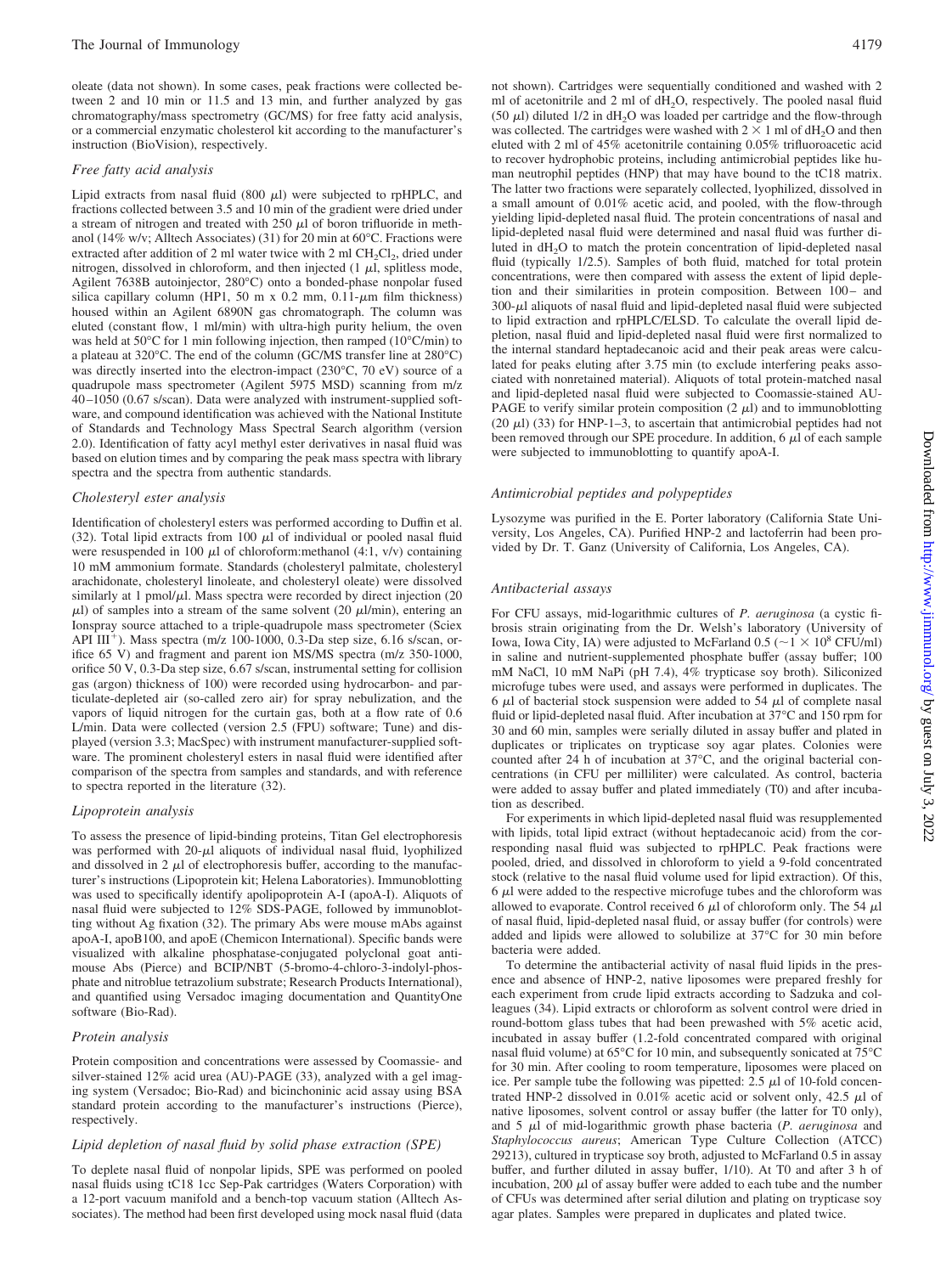

**FIGURE 1.** Nasal fluid is rich in lipids and contains all major lipid groups. Lipid extracts from individual or pooled nasal fluid samples were subjected to TLC (*a*), rpHPLC/ELSD (*b*), gas chromatography followed by mass spectral analysis (*c*), and tandem mass spectrometry (*d*). Standard lipids (ST, 25 g each), cholesteryl ester (CE, cholesteryl palmitate), triglyceride (TG, tripalmitin), cholesterol (C), fatty acid (FA, palmitic acid, C16:0), and sphingomyelin (SM) were detected. Polar lipids (PL) migrate where indicated; lipid extracts from individual nasal fluid samples (350  $\mu$ l) were collected from respective donors (D1–D8), and all samples had been spiked with heptadecanoic acid (H) before extraction (25  $\mu$ g). *b*, Standard lipids (5  $\mu$ g each) and lipid extract from 150  $\mu$ l of pooled nasal fluid (NF) were collected from donors D1–D3 and spiked with 50  $\mu$ g of heptadecanoic acid (H, C17:0), myristic acid (M, C14:0), palmitic acid (P, C16:0), stearic acid (S, C18:0), cholesterol (C), cholesteryl-arachidonate, -linoleate, -palmitate, and –stearate (CA, CL, CP, CS), and tripalmitin (TP).  $c$ , Total ion current profiles of methylated, rpHPLC-purified fatty acids from 400  $\mu$ l of nasal fluid samples (*top*) pooled from donors D1-D3 and 800  $\mu$ l of nasal fluid samples (bottom) from donor D6 are shown. Peaks represent the methyl esters of myristate (14:0), palmitoleate (16:1), palmitate (16:0), heptadecanoate (17:0), linoleate (18:2), oleate (18:1), and stearate (18:0). *d*, Representative electrospray ionization parent ion mass spectra (m/z 369.4, cholesterol) of standard cholesteryl (ST) esters (each 60 nmol) (*top*) and the lipid extract of 100 µl of nasal fluid (NF) samples (*bottom*), pooled from donors D1-D3. Cholesteryl-palmitate, -linoleate, -oleate, and -arachidonate (CP, CL, CO, and CA) are shown. Calculated molecular mass for the  $NH_4^+$  adducts is 642.62, 666.62, 668.63, and 690.62 Da, respectively.

To assess their antibacterial activity, cholesterol and cholesteryl esters (cholesteryl arachidonate, cholesteryl linoleate, cholesteryl oleate, and cholesteryl palmitate; Sigma-Aldrich) were incorporated in liposomes to ensure consistent and homogenous suspension in an aqueous medium. Briefly, thin lipid films consisting of phosphatidylcholines, phosphatidylglycerols, and cholesterol with and without test lipid (test liposomes and vehicle liposomes, respectively) were prepared by pipetting aliquots of lipid stock solutions (in methanol:chloroform) into glass tubes and evaporating the solvent at 50 $^{\circ}$ C under a stream of nitrogen (N<sub>2</sub> gas). The films were then placed under vacuum for at least 8 h to remove residual organic solvent. To prepare the liposomes, films were hydrated with 9% sucrose (pH 5.0), heated at  $45-65^{\circ}$ C for  $5-10$  min, and probe sonicated for 5 min. The liposomal formulations were sterile-filtered using a  $0.2$ - $\mu$ m size membrane (Millex-GV; Millipore).

Initial screening was performed in a microtiter format (2006 Clinical and Laboratory Standards Institute Guidelines, M7-A7) with fluorescence readout using Syto 9 (LiveDead BacLight; Invitrogen), a nonfluorescent probe that diffuses freely into bacterial cells and exhibits green fluores-

cence upon binding to bacterial DNA whereby the resulting fluorescence correlates with the number of bacteria present. *P. aeruginosa* was grown for 24 h in trypticase soy broth, adjusted to McFarland 0.5 in saline, and further diluted 1/100 in 1.1-fold concentrated cation-adjusted Mueller-Hinton broth to  $\sim$  1  $\times$  10<sup>5</sup> CFU/ml. Of this, 90  $\mu$ l were aliquoted into wells containing 10  $\mu$ l of 640  $\mu$ g/ml test liposomes or vehicle liposomes. Plates were incubated for 16 h at 37°C. Syto 9 was added (100  $\mu$ l of a 1.25- $\mu$ M solution in  $dH_2O$ ) and fluorescence was determined after 15 min incubation at room temperature (excitation at 485 nm, emission at 530 nm). The resulting relative fluorescence units were blanked against Mueller-Hinton broth and liposomal formulations without bacteria. Liposomal formulations that demonstrated at least 80% growth inhibition at 64  $\mu$ g/ml were further diluted to determine their minimal inhibitory concentrations, subjected to CFU assay as described, and tested at  $64 \mu g/ml$  against a broader range of Gram-positive and Gram-negative bacteria using the microtiter assay. The bacterial strains were *S. aureus* (ATCC 29213), *Enterococcus faecalis* (ATCC 700802), and *Enterobacter cloacae* (ATCC 49141) cultured before testing as recommended by ATCC.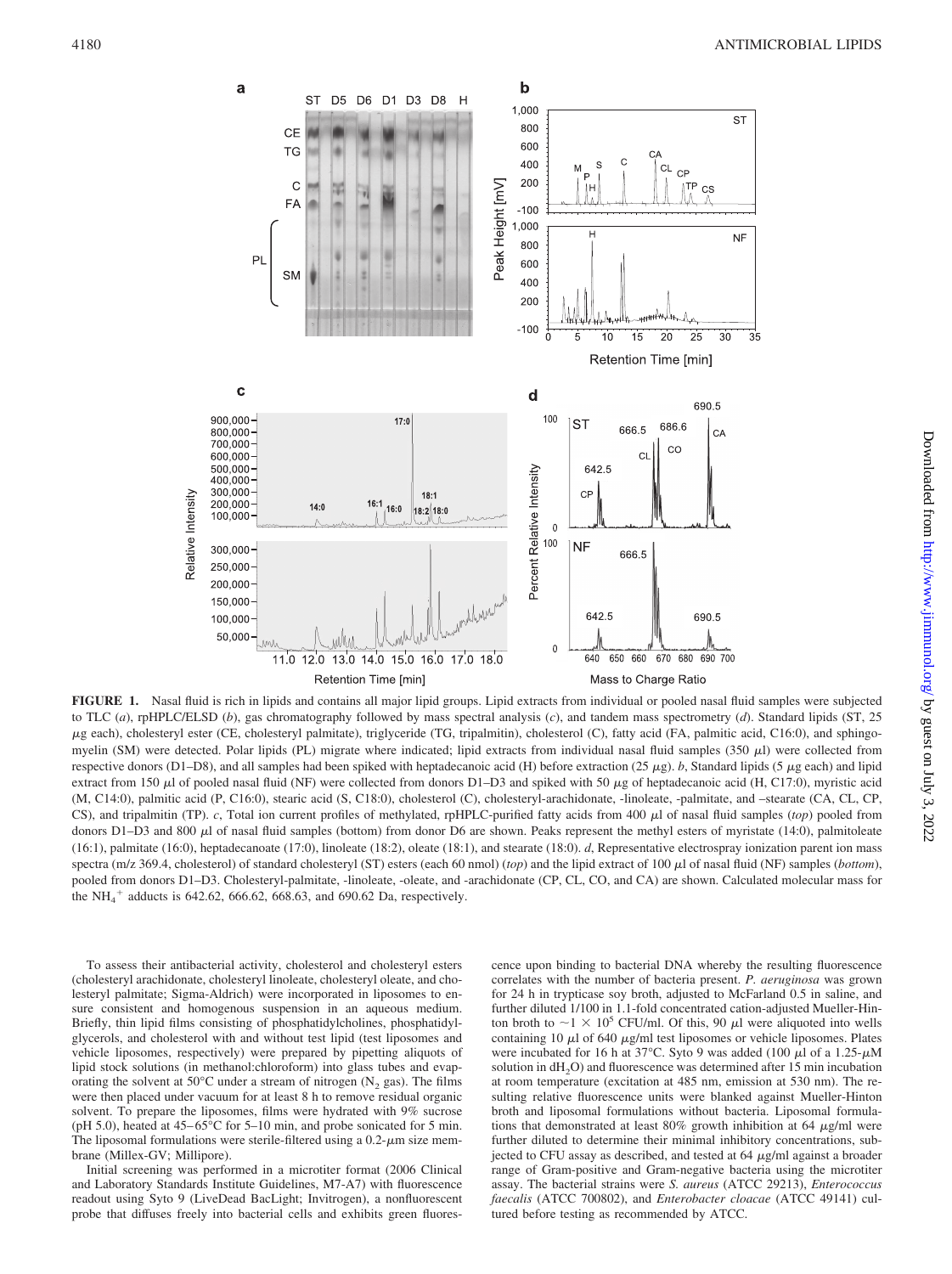Table I. *Free fatty acids, cholesterol, and cholesteryl esters are found in normal human nasal fluid in micrograms per milliliter concentrations<sup>a</sup>*

|                | Fatty Acids <sup>b</sup>        |                                 |                        |                   |                     |                                 |                          | Cholesteryl Esters <sup>d</sup> |           |              |
|----------------|---------------------------------|---------------------------------|------------------------|-------------------|---------------------|---------------------------------|--------------------------|---------------------------------|-----------|--------------|
| Nasal Fluid    | Myristic <sup>e</sup><br>(14:0) | Palmitic <sup>f</sup><br>(16:0) | Palmitoleice<br>(16:1) | Stearic<br>(18:0) | $Oleic^f$<br>(18:1) | Linoleic <sup>e</sup><br>(18:2) | Cholesterol <sup>c</sup> | Palmitate                       | Linoleate | Arachidonate |
| Individual     |                                 |                                 |                        |                   |                     |                                 |                          |                                 |           |              |
| D <sub>1</sub> | 4.8                             | 10.1                            | 5.8                    | 8.0               | 0.3                 | 0.2                             | 27.8                     | 11.4                            | 17.9      | 8.6          |
| D <sub>2</sub> | 19.0                            | 56.3                            | 27.2                   | 0.0               | 6.9                 | 12.0                            | 71.4                     | 79.8                            | 86.0      | 69.9         |
| D <sub>3</sub> | 1.3                             | 3.4                             | 1.8                    | 0.0               | 0.0                 | 0.1                             | 6.4                      | 4.9                             | 4.7       | 4.2          |
| D <sub>5</sub> | 6.9                             | 21.2                            | 9.4                    | 0.0               | 0.1                 | 0.1                             | 90.3                     | 25.2                            | 41.6      | 21.1         |
| D <sub>6</sub> | 2.7                             | 6.0                             | 3.5                    | 6.6               | 0.1                 | 0.1                             | 11.2                     | 7.2                             | 15.6      | 7.1          |
| D <sub>8</sub> | 23.7                            | 7.6                             | 26.0                   | 7.6               | 0.0                 | 13.9                            | 14.23                    | 7.36                            | 13.15     | 8.04         |
| Mean           | 9.7                             | 17.4                            | 12.3                   | 3.7               | 1.2                 | 4.4                             | 36.9                     | 22.7                            | 29.8      | 19.8         |
| <b>SEM</b>     | 3.8                             | 8.2                             | 4.7                    | 1.7               | 1.1                 | 2.7                             | 14.4                     | 11.8                            | 12.3      | 10.3         |
| Pooled         |                                 |                                 |                        |                   |                     |                                 |                          |                                 |           |              |
| D1, D2, D3, D7 | 10.9                            | 13.1                            | 12.8                   | 13.7              | 0.2                 | 0.2                             | 17.8                     | 15.7                            | 28.7      | 13.3         |

*<sup>a</sup>* Nasal fluid collected from individual donors (D) and pooled nasal fluid were supplemented with an internal standard (heptadecanoic acid, a plant fatty acid absent in humans), and lipid extracts were subjected to rpHPLC/ELSD. Native lipids were identified and quantified according to established reference chromatograms and standard curves and recovery of the internal standard. Only lipids that have been confirmed by a second technique are included, shown as concentrations in micrograms per milliliter. *<sup>b</sup>* Confirmed by GC/MS.

*<sup>c</sup>* Confirmed by enzymatic assay.

*<sup>d</sup>* Confirmed by MS/MS.

*<sup>e</sup>* Coelute in rpHPLC at 4.6 –5 min.

*f* Coelute in rpHPLC at 5.8 – 6.0 min. Based on GC/MS intensity distribution in nasal fluid from donors D1–D3 and D6 (see Fig. 1*c*) myristic acid, palmitoleic acid, and linoleic acid are assigned 10, 45, and 45% of the peak area, respectively. Palmitic acid and oleic acid are each assigned 50% of the peak area.

#### *Data analysis*

Unless stated otherwise, mean, SEM, and SD were calculated and data were graphed with SigmaPlot 9.0. Statistical significance was determined with SigmaStat 2.0.

# **Results**

# *Human nasal fluid is rich in lipids*

By TLC (Fig. 1*a*) we detected all the major lipid classes in human nasal fluid: free fatty acids, glycerolipids, glycerophospholipids, sphingolipids, and sterols including cholesterol and cholesteryl esters. Retention times during rpHPLC with ELSD (rpHPLC/ELSD) were consistent with the presence of myristic or linoleic acid, palmitic or oleic acid, stearic acids, cholesterol, and a variety of cholesteryl esters and triglycerides (Fig. 1*b*). Additional peaks eluting shortly before cholesterol were tentatively assigned as diglycerides. Myristic (C14:0), palmitoleic (C16:1), palmitic (C16:0), linoleic (C18:2), oleic (C18:1) and stearic acid (C18:0) were iden-

a

tified by GC/MS-based on retention times (Fig. 1*c*) and by comparing the peak mass spectra with library spectra and the spectra from authentic standards (data not shown). The presence of cholesterol was confirmed by subjecting the corresponding rpHPLC fraction to a commercial enzymatic test kit (data not shown). To identify the predominant cholesteryl esters, electrospray ionization mass spectra (Fig. 1*d*) were acquired from lipid extracts. The mass spectra revealed signals for the  $(M + NH<sub>4</sub>)$  adducts consistent with the presence of cholesteryl linoleate, cholesteryl arachidonate, and cholesteryl palmitate, and these assignments were unequivocally verified by the MS/MS spectra, which in all cases revealed a strong signal for the cholesterol fragment (m/z 369.3). This behavior was indistinguishable from that of the authentic standards. Compared with rpHPLC/ELSD peak analysis of standard lipids, the individual lipid concentrations were in the microgram per milliliter range (see Table I), free fatty acids were found at 8.1  $\pm$  1.9  $\mu$ g/ml, cholesterol at 36.9  $\pm$  14.4  $\mu$ g/ml reaching up

**FIGURE 2.** Apical secretions of human normal bronchial epithelial cells contain lipids similar to nasal fluid. Apical secretions of human bronchial epithelial cells (Epi-Airway kit AIR-606) accumulated over 7 days in air-liquid interface culture, and 2 ml of serum-free naive culture medium (Med), included as negative control, were mixed with the internal standard heptadecanoic acid (H, 20  $\mu$ g), lipid extracted, and subjected to TLC (*a*) and rpHPLC/ ELSD (*b*) analysis. *a*, Lipid extracts include standard lipids (ST,  $25 \mu$ g each), cholesteryl palmitate (CP), tripalmitin (TP), cholesterol (C), palmitic acid (P, C16:0), phosphatidylserine (PS). Culture medium (Med) without heptadecanoic acid (H) used for comparison, and 2 ml of medium were extracted without prior addition of heptadecanoic acid. Apical lipid extracts (Apical) from 200  $\mu$ l of apical secretions representing a growth area of  $16.8 \text{ cm}^2$ . On the left TLC plate the solvent fronts appear as homogenously stained lines. *b*, rpHPLC/ELSD chromatogram with lipid standards (ST,  $5 \mu$ g each), docosahexaenoic acid (D), and others shown in *b*. Apical lipid extract from 300  $\mu$ l of apical fluid originating from a  $16.8 \text{ cm}^2$  growth area.



**Retention Time [min]**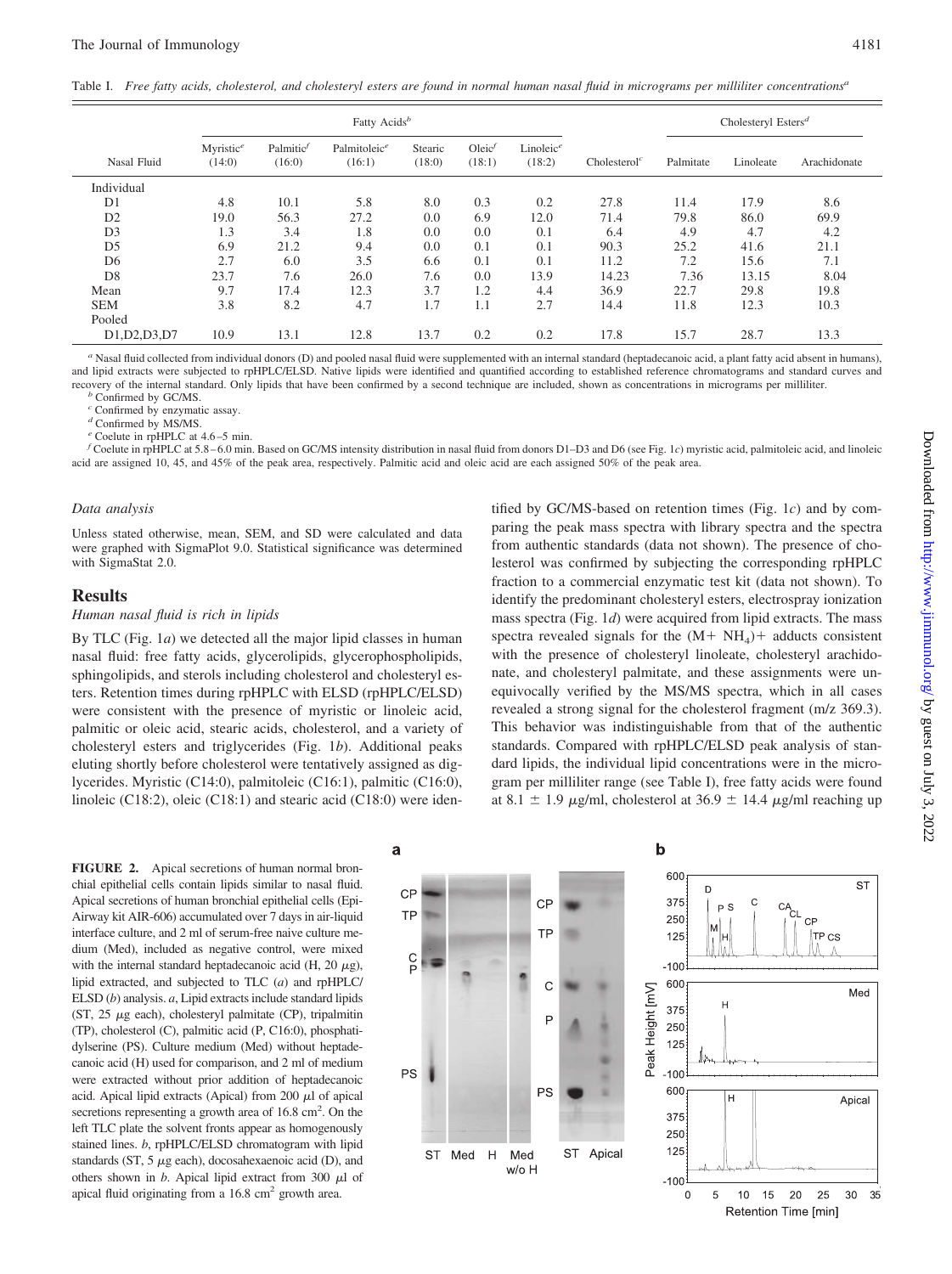

**FIGURE 3.** Nasal fluid contains apolipoproteins including ApoA-I. Individual nasal fluid samples were subjected to agarose gel electrophoresis with Fat Red 7B staining (*a*), and 12% tricine SDS-PAGE followed by Western immunoblotting (*b*) using mouse mAbs against apoA-I and an alkaline phosphatase and BCIP/NBT detection system. Serum standard (ST, 2  $\mu$ l) and donors D1 and D2 for nasal fluid (20  $\mu$ l each) collected from donors 1 and 2.

to 90  $\mu$ g/ml, and individual cholesteryl esters at 24.1  $\pm$  6.3  $\mu$ g/ml (mean  $\pm$  SEM,  $n = 36$ , 6, and 18 samples, respectively).

# *Lipid compositions of human respiratory epithelial cell secretions and nasal fluid are similar*

To further substantiate that lipids detected in nasal fluid represent respiratory epithelial cell secretions, we harvested apical secretions from commercial normal human bronchioepithelial cells grown at air-liquid interface and determined their lipid profile using TLC (Fig. 2*a*) and rpHPLC/ELSD (Fig. 2*b*). As in nasal fluid, cholesterol was the predominant nonpolar lipid in the apical secretions, reaching concentrations of  $\sim$ 250-300  $\mu$ g/ml in both batches tested. A precholesterol peak in rpHPLC/ELSD (see Fig. 1*b*) as well as lipids with chromatographic behavior characteristic of cholesteryl esters was also detected at the low microgram per milliliter range. In contrast, naive cell culture medium contained fatty acids and lipids that behaved like phospholipids in TLC (Fig. 2*a*) at much reduced concentrations and, importantly, cholesterol and cholesteryl esters were not detectable (Fig. 2). This was despite

analysis of a 10-fold larger volume. Hence, it appears that lipids in nasal fluid originate at least in part from local production by epithelia in the upper airways.

# *Lipoproteins are also found in nasal fluid*

In bodily fluids, an aqueous medium, the vast majority of lipids is bound to lipoproteins. Therefore, we surmised that lipoproteins should also be present in nasal fluid, and we subjected nasal fluid to Fat Red 7B-stained gel electrophoretic lipoprotein analysis (Fig. 3*a*). All samples tested contained one stronger band, which was located where chylomicrons in serum typically appear, according to the manufacturer, and also showed diffuse staining across the gel toward the anode. Subsequent immunoblotting using mAbs against the apolipoproteins apoA-I, apoB100, and apoE demonstrated the presence of apoA-I (Fig. 3*b*), but not apoB100 and apoE (data not shown). In addition to two major bands appearing between 20 and 30 kDa (nominal molecular mass of apoA-I is 28 kDa) minor bands of smaller mass were detected possibly reflecting fragmentation of apoA-I.

# *Partial removal of lipids from nasal fluid results in decreased antimicrobial activity, which can be restored by lipid resupplementation*

To ascertain whether lipids contribute to the inherent antimicrobial activity of nasal fluid, we selectively removed lipids from nasal fluid (Fig. 4) and compared the antimicrobial activity of complete nasal fluid and lipid-depleted nasal fluid (Fig. 5). We focused on the removal of less polar lipids (fatty acids, cholesterol, diglycerides and triglycerides, and cholesteryl esters) because pilot studies suggested an association between higher concentrations of cholesteryl esters in nasal fluid and stronger inherent antibacterial activity (data not shown). For this experiment, we developed a SPE protocol using a C18 matrix that achieved a reduction of fatty acids, cholesterol/diglycerides, and cholesteryl esters/triglycerides by 54.6  $\pm$  11.1%, 59.6  $\pm$  19.2%, and 71.9  $\pm$  15.3%, respectively (mean  $\pm$  SEM,  $n = 4$  samples). When comparing the rpHPLC/ ELSD chromatograms of complete nasal fluid before and lipiddepleted nasal fluid after SPE, 61.57%  $\pm$  11.24% of the less polar lipids (mean  $\pm$  SEM,  $n = 4$  samples) were removed with this method and shown as representative chromatograms reflecting an



**FIGURE 4.** Nonpolar lipids can be selectively removed from nasal fluid by SPE. Nasal fluid was pooled from three donors (D1–D3) and subjected to SPE using a tC18 Sep-Pak cartridge to selectively remove less polar lipids. Aliquots from nasal fluid (NF) and lipid-depleted nasal fluid (LD) were adjusted to the same protein concentration and analyzed by rpHPLC/ELSD (*a*), silver-stained AU-PAGE (*b*), Western immunoblotting probing for human neutrophil peptides HNP-1-3 (c) and apoA-I (d). *a*, rpHPLC/ELSD chromatograms of lipid extracts from 200 µl of nasal fluid and lipid-depleted nasal fluid with heptadecanoic acid (H, C17:0). In this experiment, an overall lipid reduction of 89.5% was achieved. *b*, A total of 2  $\mu$ l of nasal fluid and lipid-depleted nasal fluid were loaded, with lactoferrin (Lf), albumin (Alb), and lysozyme (Ly). *c*, Samples were probed with a polyclonal rabbit antiserum against HNP-1–3 and HNP-specific bands were visualized with an alkaline phosphatase and BCIP/NBT detection system.  $d$ ), A total of 2  $\mu$ l of serum standard (ST) and 25  $\mu$ l of nasal fluid and lipid-depleted nasal fluid each were probed for apoA-I.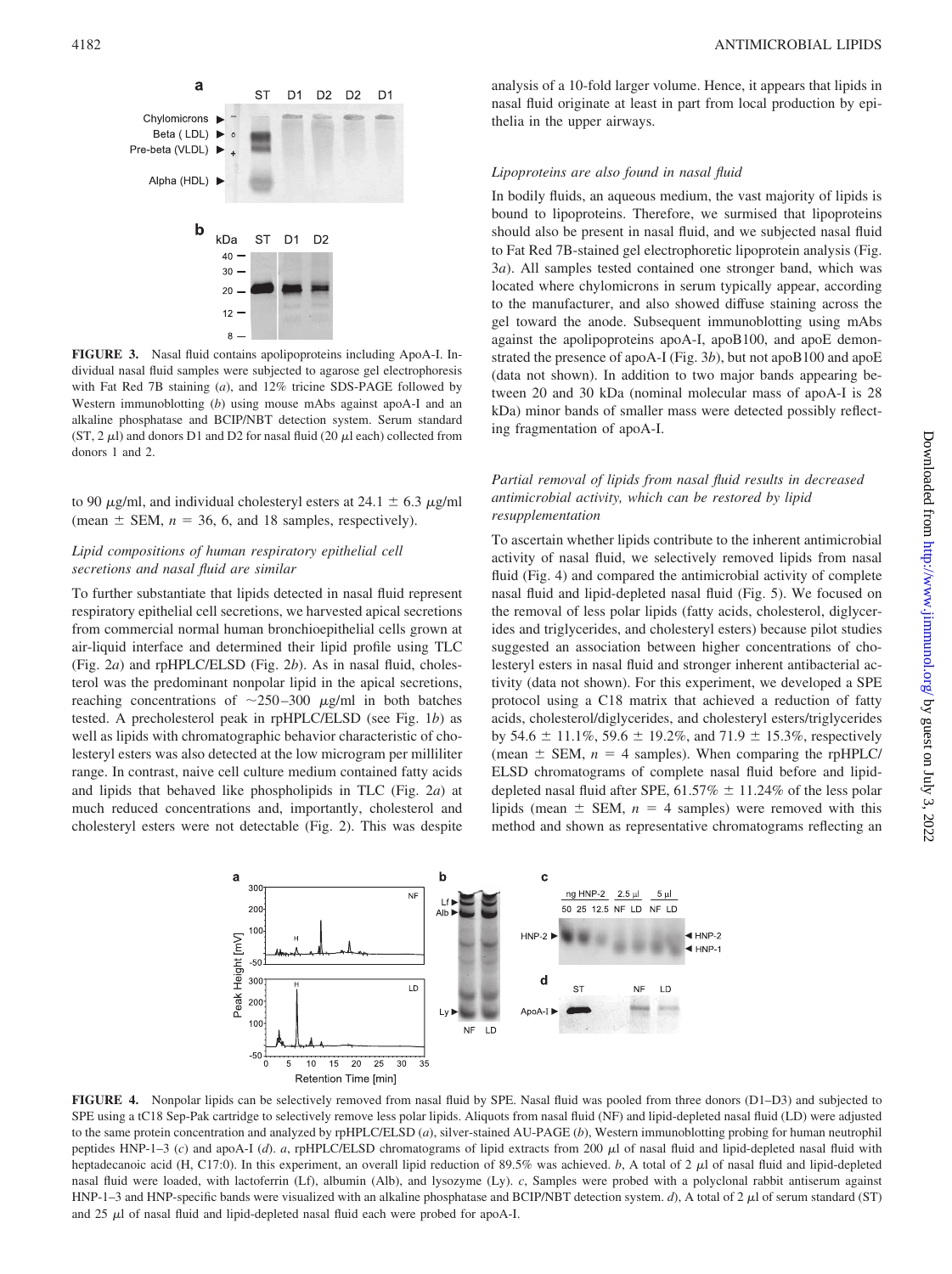

**FIGURE 5.** Lipids contribute to the inherent antimicrobial activity of nasal fluid. Nasal fluid (NF), lipid-depleted nasal fluid (LD), and lipiddepleted nasal fluid supplemented with lipids extracted from the corresponding nasal fluid  $(LD + Li)$  were mixed with *P. aeruginosa* and CFU per millilter was determined after 30 min of incubation at 37°C. Bacteria were incubated in buffer control (Co). *a*, Nasal fluid pooled from donors D1–D3 (A), and nasal fluid pooled from donors D1, D2, and D5 (B) are shown.  $\ast$ ,  $p = 0.022$  for nasal fluid significantly reduced CFU per milliliter compared with the control by paired *t* test (for A) and  $*, p = 0.023$  (for B), in contrast to lipid-depleted nasal fluid. *b*, Nasal fluid pooled from donors D1 and D3 (C), donors D1, D6, D9, and D10 (D), and from donors D1, D5, D6, D9, and D11 (E). Data are mean + SD of two independent experiments conducted in duplicates for each nasal fluid pool. #,  $p = 0.016$  and  $p =$ 0.018, CFU per milliliter in lipid-depleted nasal fluid are significantly increased compared with nasal fluid and lipid-depleted nasal fluid plus lipids extracted by *t* test, respectively (for C); #,  $p = 0.038$  and  $p = 0.043$ , respectively (for D); while nasal fluid and lipid-depleted nasal fluid supplemented with lipids extracted from the corresponding nasal fluid are statistically not different.

89% reduction (Fig. 4*a*), whereas the overall protein profile appeared unaltered (Fig. 4*b*). Importantly, this procedure did not reduce the contents of antimicrobial polypeptides as indicated by silver-stained AU-PAGE and by immunoquantification of HNP-1–3 (nasal fluid: 6.4  $\pm$  1.1  $\mu$ g/ml; lipid-depleted nasal fluid: 6.2  $\pm$ 1.3  $\mu$ g/ml, mean  $\pm$  SEM,  $n = 4$  samples) (Fig. 4*c*). However, apoA-I appeared to be somewhat reduced in lipid-depleted nasal fluid at a 32% reduction of apoA-I in lipid-depleted nasal fluid (Fig. 4*d*).

We tested then the antibacterial activity of nasal fluid and lipiddepleted nasal fluid and found that the antibacterial activity of lipid-depleted nasal fluid against *P. aeruginosa* was diminished (Fig. 5*a*), but could be partially restored after replenishing lipiddepleted nasal fluid with lipid extracts prepared from homologous



**FIGURE 6.** Lipids extracted from nasal fluid exert antibacterial activity against *P. aeruginosa* but not *S. aureus*. Lipids (Li) were extracted from nasal fluid pooled from donors D1, D6, D9, and D10 (Li D), from donors D1, D5, D6, D9, and D11 (Li E), from donors D1 and D6 (Li F), and from donors D1, D5, and D6 (Li G). Li C and Li D originate from nasal fluid pool from donors D3 (C) and donors D1, D6, D9, and D10 (D), respectively, as described in Fig. 5. Extracted lipids or solvent control (Co) were heated and sonicated in assay buffer to yield liposomal preparations. Extracts were mixed with bacteria, and CFU per milliliter was determined immediately (T0) or after 3 h (T3) incubation at 37°C. *a*, Activity of lipids against *P. aeruginosa* in the presence or absence of 5 and 25  $\mu$ g/ml HNP-2 (HNP-5 and HNP-25, respectively).  $*, p < 0.05$  in Kruskal-Wallis one-way ANOVA on Ranks for control vs treatments. *b*, Activity of lipids against *S. aureus* and, for comparison, against *P. aeruginosa*. Mean  $+$  SD of two independent experiments conducted in duplicates is shown.  $\ast$ ,  $p = 0.040$  in *t* test for donors D1, D5, and D6 vs solvent control when tested against *P. aeruginosa*.

nasal fluid (Fig. 5*b*). These data suggest that less polar lipids contribute to the inherent antibacterial activity of nasal fluid.

# *Lipids extracted from nasal fluid exert direct antibacterial activity against* P. aeruginosa *in synergism with HNP-2*

To further substantiate the antibacterial role of lipids in nasal fluid we subjected native liposomes prepared from lipid extracts from three different nasal fluid pools to CFU assays with *P. aeruginosa*. Considering the presence of HNP-1–3 in nasal fluid (see Fig. 4*c*) and previous reports on synergism between fatty acids and antimicrobial peptides (25), we also included testing the effect of HNP-2 on the antibacterial activity of lipids. We found that native liposome preparations from two nasal fluid pools reduced the number of CFU per milliliter by over 1 log and that all three native liposome preparations acted in synergism with HNP-2 leading to a significant reduction of colonies of up to 4 log in the presence of 25 g/ml HNP-2 (Fig. 6*a*).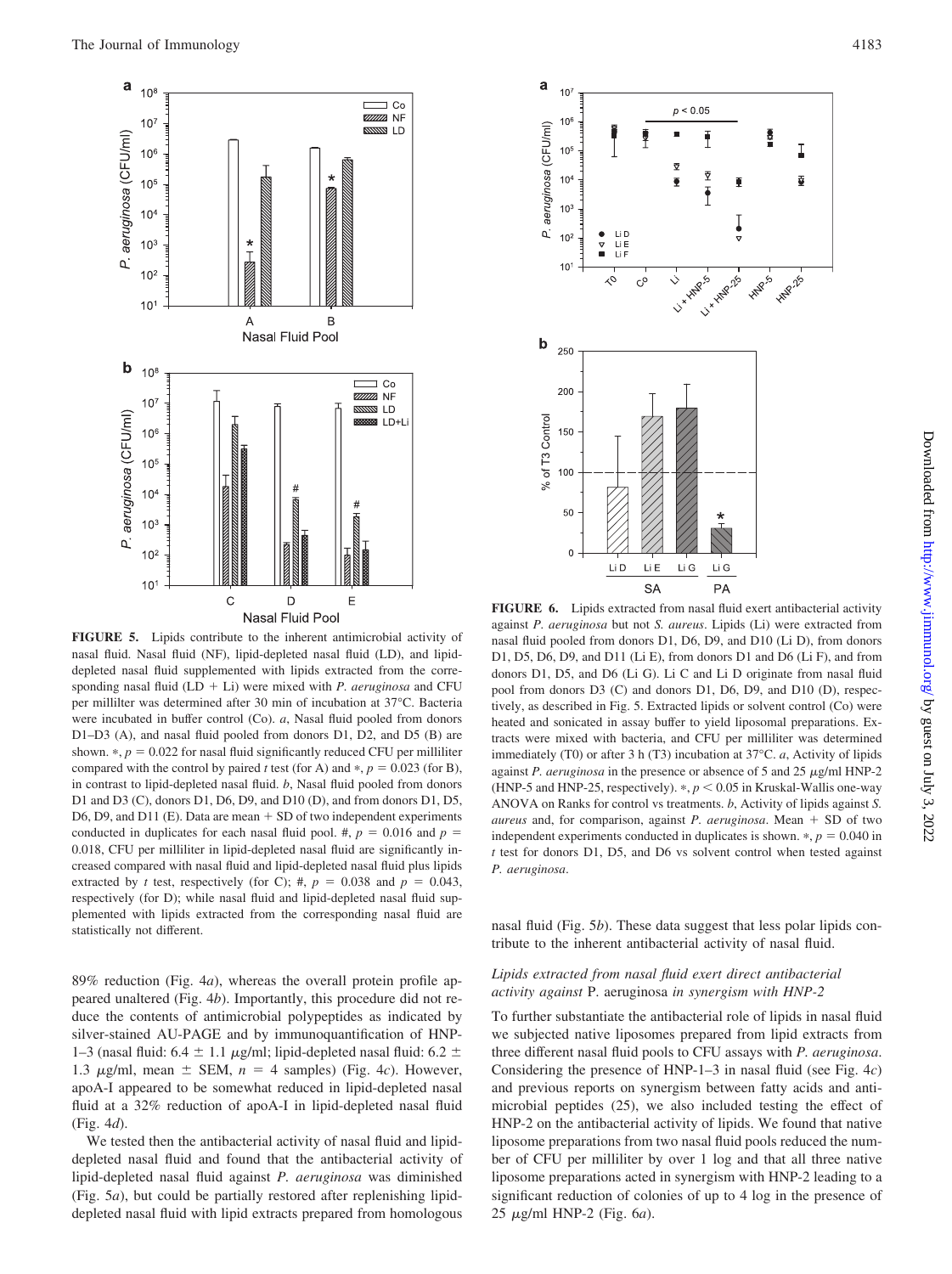**FIGURE 7.** Cholesteryl arachidonate and cholesteryl linoleate exhibit antibacterial activity against Gramnegative and Gram-positive bacteria in vitro. *a*, Staining with the DNA probe Syto 9 as measurement for bacterial growth. *P. aeruginosa* were grown in trypticase soy broth and serially diluted. Syto 9 relative fluorescence units (RFU) and the number of CFU per milliliter were determined in parallel. Shown is mean  $\pm$  SD for  $n = 4$ samples. In a minimal inhibitory concentration assay, uninhibited bacteria reach concentrations of  $10^{11}$  CFU/ ml. A reduction of relative fluorescence units of 50% and 80% relates to a decrease in the number of CFUs by 1 and 1.5 log, respectively. *b*, Dose-dependent inhibitory activity of cholesteryl arachidonate (CA) and cholesteryl linoleate (CL) against *P. aeruginosa*. Bacteria were incubated in cation-adjusted Mueller-Hinton broth for 16 h with and without liposomes containing cholesteryl esters  $\left( \bullet \right)$  and vehicle liposomes  $\left( \circ \right)$  and relative fluorescence units were measured after addition of the DNA probe Syto 9. Shown is mean  $\pm$  SD for  $n =$ 3 samples. *c*, CFU assay with *P. aeruginosa* and the cholesteryl esters cholesteryl arachidonate and cholesteryl linoleate. Bacteria were incubated for 3 h in saline-supplemented, low-nutrient phosphate buffer in the presence or absence of vehicle, and test liposomes and the number of CFU per milliliter were determined. Shown is mean  $+$  SD for  $n = 4$  samples with cholesteryl arachidonate and  $n = 3$  samples with cholesteryl linoleate.  $*, p = 0.002$ , concentration in CFU per milliliter were significantly reduced to  $20 \pm 16.99\%$ of the inoculum, determined by one-way ANOVA for buffer vs cholesteryl linoleate. *d*, Extended antibacterial activity testing of cholesteryl arachidonate and cholesteryl linoleate in microtiter assay with Syto 9 readout. Cholesteryl esters were tested at  $64 \mu g/ml$  against *Staphylococcus epidermidis* (SE), *Staphylococcus aureus* (SA), *Enterococcus faecalis* (EF), and *Enterobacter cloacae* (EC). Data are expressed as a percentage of relative fluorescence unit values for untreated bacteria. Mean  $+$  SD is shown for  $n = 3$  samples.  $*, p < 0.001$  by *t* test for test liposomes compared with vehicle liposomes.

We also tested the activity of initially two native liposome preparations from nasal fluid against *S. aureus* (Fig. 6*b*), a microorganism that is often found in the nostrils unlike *P. aeruginosa*. No significant activity against *S. aureus* was observed. To rule out a loss of lipid activity due to prolonged storage of lipid extracts before liposome preparation, we made native liposomes from lipids extracted from an additional nasal fluid pool (Fig. 6, Li G) and tested the antibacterial activity against *S. aureus* and *P. aeruginosa* in parallel. As before, the number of *S. aureus* CFU was not significantly reduced in contrast to the number of *P. aeruginosa* CFU, thus suggesting a differential antibacterial activity of host-derived lipids. The reduction of antibacterial activity of lipid-depleted nasal fluid appeared to be mainly linked to the removal of cholesterol and cholesteryl esters. Therefore, to begin characterizing the lipids that carry the antibacterial function in nasal fluid, we investigated the antibacterial activity of cholesterol and cholesteryl esters packaged in liposomes in vitro.

# *Cholesteryl arachidonate and cholesteryl linoleate have antibacterial activity*

Initial screening of numerous liposomal formulations of cholesterol, and various cholesteryl esters using a minimal inhibitory concentration-based assay with *P. aeruginosa* and a fluorescence



readout (Fig. 7*a*) yielded two lipids, cholesteryl arachidonate and cholesteryl linoleate that effected fluorescence inhibition of at least 80%, which translates to a 1.5 log difference in colony count (CFU per milliliter) between treated and untreated bacteria. This activity was dose-dependent, and growth inhibition of *P. aeruginosa* was demonstrable at concentrations as low as  $4 \mu g/ml$  (Fig. 7*b*), which is within the lower range of what we have measured in nasal fluid ex vivo. When cholesteryl arachidonate and cholesteryl linoleate were subjected to a 3-h CFU assay in a low nutrient phosphate buffer with a higher bacterial inoculum (Fig. 7*c*), cholesteryl arachidonate appeared to slow bacterial growth, whereas cholesteryl linoleate was bactericidal, significantly reducing the number of CFU per milliliter to 20  $\pm$  16.99% of the inoculum ( $p = 0.002$  in one-way ANOVA for buffer vs cholesteryl linoleate liposome. When testing cholesteryl arachidonate and cholesteryl linoleate against a broader range of bacterial strains, both cholesteryl esters inhibited growth of *S. epidermidis* and, furthermore, cholesteryl linoleate inhibited also *E. faecalis* and *E. cloacae* (Fig. 7*d*). The vehicle liposomes, which are composed mainly of phospholipids, demonstrated some inhibitory activity as well.

Taken together, we have demonstrated that cholesteryl arachidonate and cholesteryl linoleate exhibit direct antibacterial activity in low and high nutrient medium and that cholesteryl linoleate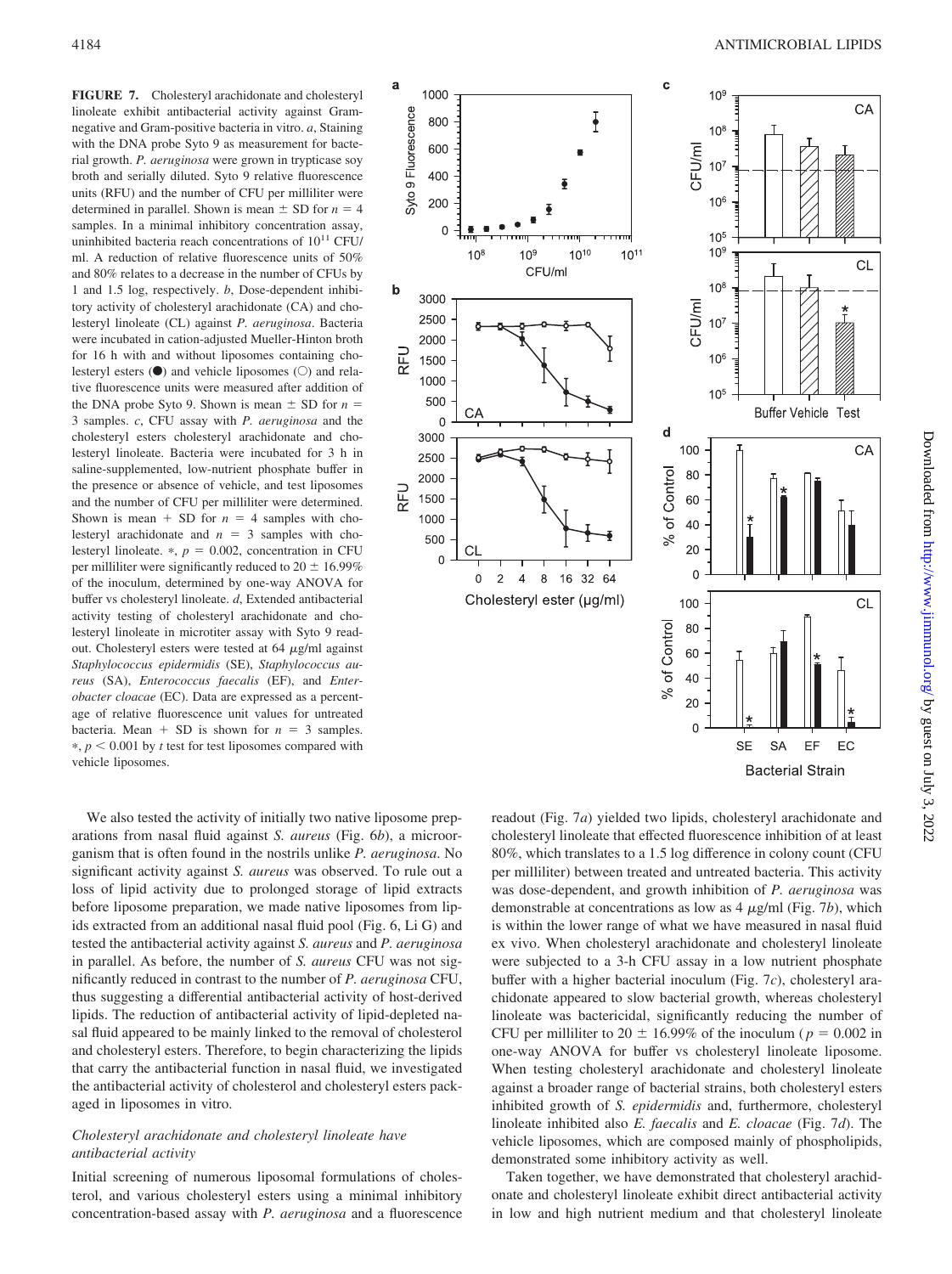appears to be the more potent antibacterial lipid with a broader spectrum.

# **Discussion**

This study provides evidence that lipids are secreted to mucosal surfaces and contribute to the inherent antimicrobial activity of mucosal secretions. To examine the potential role of lipids in innate mucosal host defense, we used nasal mucosal secretions. Nasal mucosa is a primary microbial exposure site; nasal mucosa is not exposed to alimentary lipids, its secretions are easily accessible and its antibacterial activity has been previously established in respect to antimicrobial polypeptides (27).

We found all major lipid classes in nasal fluid collected from healthy adults and, to our knowledge, this study is the first quantification of lipids in human nasal fluid. Glycerophospholipids and cholesterol, as well as to a lesser extent triglycerides and free fatty acids, have already been described in bronchioalveolar and nasal lavages, whereby the lipids were mainly thought to originate from lung surfactant reaching the upper airways through mucociliary propulsion (35–37). However, the presence of cholesteryl esters in native nasal fluid and their identification in the apical secretions of human bronchial epithelial cells suggest that the epithelial cells of the upper airways contribute to the lipids found in nasal fluid. This is also supported by the recent discovery of surfactant lamellar bodies in normal sinus mucosa (38). Nonetheless, we cannot exclude transudation of plasma lipids through endothelial cells of the upper respiratory tract (39, 40).

In aqueous environments, at submicrocellular concentrations, lipids require carrier molecules such as albumin or lipoproteins. Our results demonstrate the presence of lipoproteins in nasal fluid. Specifically, by using immunoblotting, apoA-I was identified, which has also been detected by Ghafouri et al. (41) in nasal fluid lavage. We found apoA-I in individual samples in multiple forms possibly reflecting proteolysis of apoA-I by enzymes in nasal fluid (42). ApoA-I is a mainly found in HDL and one of the major functions of apoA-I is cholesterol binding and reverse cholesterol transport from tissue to bile (43). This finding is consistent with our showing the presence of both cholesterol and apoA-I. However, we were not able to detect distinct lipoprotein bands comigrating with HDL in the lipoprotein gels, but in contrast, observed diffuse staining. Such diffuse mobility in agarose gels has been also shown for protease-modified HDL particles (42). Furthermore, our results could also reflect the presence of other lipid binding proteins. For example, lipocalin, which is produced by nasal mucosa (44, 45), has been previously detected in nasal fluid (27, 46). Alternatively, nasal fluid may contain unique lipoprotein particles synthesized by epithelial cells in the upper airways. The specific lipoproteins in nasal fluid and their origins remain to be defined.

To achieve reasonably selective lipid depletion from nasal fluid while minimally altering its natural, highly complex composition, we developed an SPE procedure. Though there are several widely accepted SPE protocols for the purification of lipids from biological fluids (reviewed in Ref. 47), these do not aim to preserve the depleted fractions for further testing. Initial pilot studies suggested an association between inherent killing capacity of nasal fluid with cholesteryl ester contents and we focused on removing primarily nonpolar lipids while allowing the presence of phospholipids. We found that the inherent antibacterial activity of nasal fluid was significantly diminished when nonpolar lipid concentrations were reduced. Even though the SPE procedure may have altered other constituents of the nasal fluid, such as electrolytes and mucins, the observation that the re-addition of lipids restored in part the antibacterial activity, and the direct antibacterial activity of lipid extracts and commercial cholesteryl esters strongly sugherent antimicrobial activity of nasal fluid, which was previously speculated by Widdicombe (48). Antimicrobial functions of cholesteryl esters are supported by a study by Georgel et al. (49), in which mice with a mutation in the stearoyl coenzyme A desaturase 1 gene develop spontaneous chronic dermatitis and also exhibit a decrease in cholesteryl ester content in the affected skin.

The contributions of apoA-I and possibly other lipoproteins to the observed antimicrobial activity of lipids is not yet clear. ApoA-I was partially codepleted during SPE, in contrast to other proteins, and lipid supplement alone did not fully restore the antibacterial activity of lipid-depleted nasal fluid. Hence, apoA-I may exert antimicrobial activity alone (50, 51) or by enabling host-derived lipids to function similarly to the reported antibacterial activity of lipoproteins in conjunction with antimicrobial peptides (52).

Host-derived antimicrobial lipids may exert their activity in conjunction with antimicrobial polypeptides, which have a well documented membrane-perturbing activity (53). It is conceivable that antimicrobial lipids disrupt microbial membranes by embedding their hydrophobic acyl chains or side chains, and this activity could be facilitated by lesions initially created by antimicrobial polypeptides. In this study, we have shown that lipids extracted from nasal fluid act synergistically with the antimicrobial peptide HNP-2. Tollin et al. (25) reported in vitro synergistic activity between selected fatty acids and the antimicrobial peptide LL37, and we are currently addressing in our laboratory the mode of synergistic action between fatty acids and lysozyme (J. Martinez, M. Waldon, S. Alvarez, A. Oren, M. Du, F. Zhou, A. Zenz, K. Lohner, R. Desharnais, and E. Porter, manuscript submitted). Similarly, lipopeptaibols, naturally occurring lipopeptides with antimicrobial activity (54), and in vitro modified antimicrobial peptides that contain acyl chains and exhibit enhanced antimicrobial activity have been described (55). The antimicrobial properties of host-derived lipids may also extend to intracellular targets (56) and direct or indirect toxicity due to oxidation of lipids. Polyunsaturated fatty acids, such as linoleic acid and arachidonic acid, which have been found in our study either as free fatty acid or esterified in cholesteryl linoleate and cholesteryl arachidonate, are prone to peroxidation in the presence of oxygen and can form cytotoxic by-products  $(57–59)$ .

Cole et al. (27) reported previously that the cationic protein extract of nasal fluid retained most of the bactericidal activity of nasal fluid. However, the lipid contents have not been analyzed in this study and it cannot be ruled out that some antibacterial lipids associated with highly hydrophobic antimicrobial proteins such as lysozyme may have been coextracted. Even though lysozyme exerted rapid bactericidal activity and was able to fully restore the bactericidal activity of cationic protein- depleted nasal fluid when tested at high concentrations in vitro suggesting a predominant role in mucosal defense, its relative contribution to the inherent antibacterial activity of nasal fluid (and other bodily fluids) may be more complex in vivo. Cholesteryl esters exhibited prolonged activity in a cation adjusted, nutrient rich medium, unlike most antimicrobial peptides (60), and it is conceivable that antimicrobial peptides and antimicrobial lipids cover different aspects of mucosal defense, rapid initial mass destruction and retardation of the proliferation of survivors, respectively. Similarly, considering the varying spectrum of activity among both, antimicrobial polypeptides and cholesteryl esters, mucosal defense may relay on both components to cover the entire spectrum of potential invaders. A careful analysis of antimicrobial polypeptides and antimicrobial lipids in mucosal secretions and their in vitro activities will reveal their respective relative contributions to mucosal defense.

Lipid secretion may contribute to shaping the resident microbiota on mucosal surfaces like antimicrobial peptides (61). We did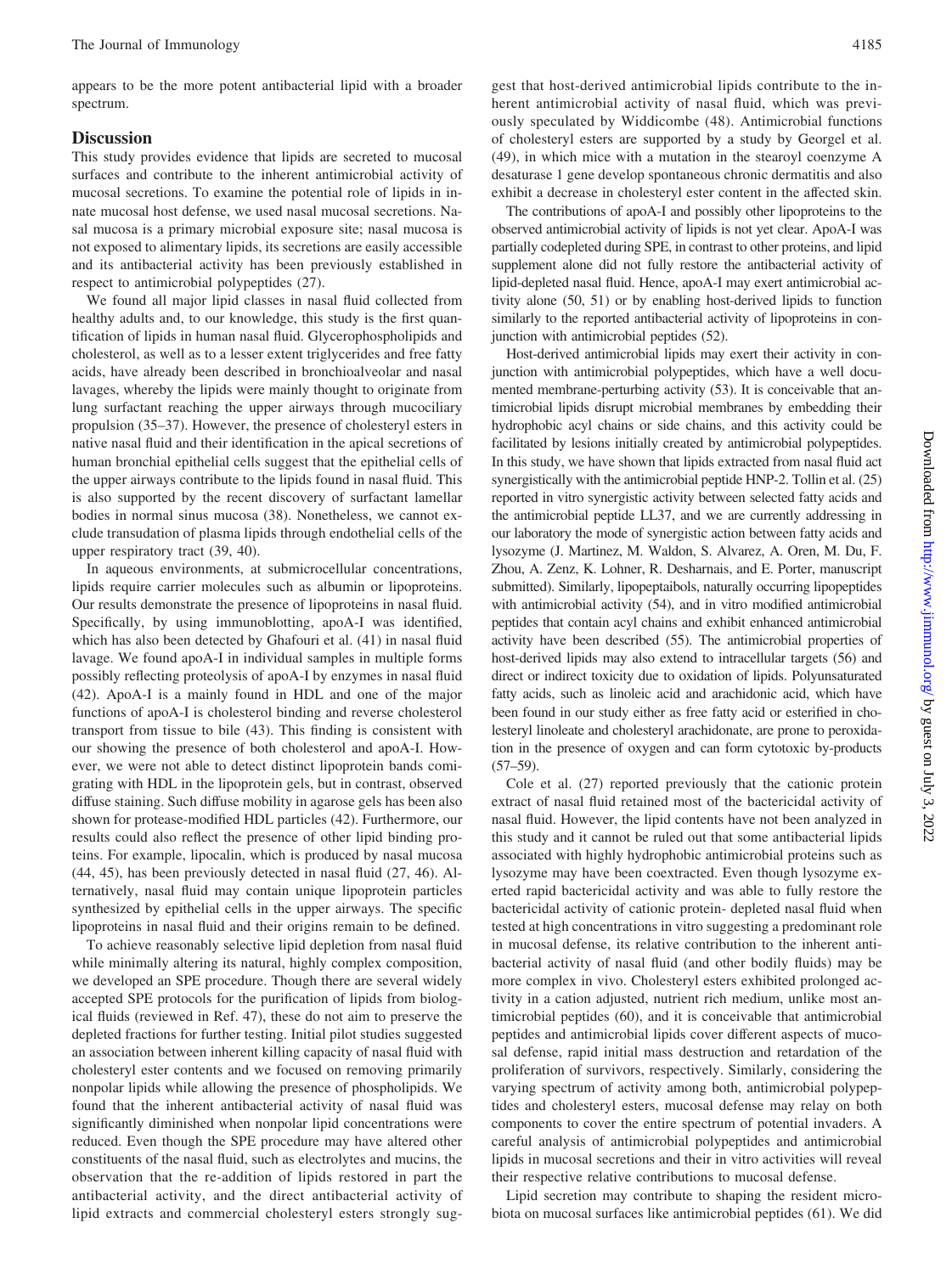not observe a significant activity of nasal fluid lipids against *S. aureus*, which often colonizes the nostrils (62), but a pronounced activity against *P. aeruginosa*, which is not routinely present in normal subjects. Furthermore, secretion of antimicrobial lipids may be also important for keeping the total number of the resident microbiota low. Mucosal surfaces populated by squamous epithelial cells with less secretory functions such as in the oral and vaginal cavity are typically heavily colonized. Hence, antimicrobial lipid secretion may be a feature of columnar epithelial cells in the airways and possibly other body sites with little colonization.

In conclusion, we have shown that lipids are present in mucosal secretions of the upper airways in significant quantities, and have provided evidence that lipids contribute to the inherent antibacterial activity of nasal fluid alone and in synergism with antimicrobial peptides. This suggests a role of host-derived lipids as direct antimicrobial effector molecules in innate mucosal immunity. The concept of antimicrobial lipids may unveil new mechanisms of host resistance to infections and microbial pathogenesis, as well as new avenues for prophylactic and therapeutic strategies in infectious diseases.

# **Acknowledgments**

We thank Drs. Charles L. Bevins and Tomas Ganz for critical review of the manuscript, Dr. Don Puppione for helpful discussion, Sandra Alvarez for lysozyme purification, and Yessenia Velazco for technical assistance.

#### **Disclosures**

The authors have no financial conflict of interest.

#### **References**

- 1. Laube, D. M., S. Yim, L. K. Ryan, K. O. Kisich, and G. Diamond. 2006. Antimicrobial peptides in the airway. *Curr. Top. Microbiol. Immunol.* 306: 153–182.
- 2. Kishore, U., T. J. Greenhough, P. Waters, A. K. Shrive, R. Ghai, M. F. Kamran, A. L. Bernal, K. B. Reid, T. Madan, and T. Chakraborty. 2006. Surfactant proteins SP-A and SP-D: structure, function and receptors. *Mol. Immunol.* 43: 1293–1315.
- 3. Rubin, B. K. 2002. Physiology of airway mucus clearance. *Respir. Care.* 47: 761–768.
- 4. Ganz, T. 2004. Antimicrobial polypeptides. *J. Leukocyte Biol.* 75: 34 –38.
- 5. Pag, U., M. Oedenkoven, V. Sass, Y. Shai, O. Shamova, N. Antcheva, A. Tossi, and H. G. Sahl. 2008. Analysis of in vitro activities and modes of action of synthetic antimicrobial peptides derived from an alpha-helical 'sequence template'. *J. Antimicrob. Chemother.* 61: 341–352.
- 6. Mookherjee, N., and R. E. Hancock. 2007. Cationic host defence peptides: innate immune regulatory peptides as a novel approach for treating infections. *Cell Mol. Life Sci.* 64: 922–933.
- 7. Fahy, E., S. Subramaniam, H. A. Brown, C. K. Glass, A. H. Merrill, Jr., R. C. Murphy, C. R. Raetz, D. W. Russell, Y. Seyama, W. Shaw, et al. 2005. A comprehensive classification system for lipids. *J. Lipid Res*. 46: 839-861.
- 8. Olson, R. E. 1998. Discovery of the lipoproteins, their role in fat transport and their significance as risk factors. *J. Nutr.* 128: 439S– 443S.
- 9. Tulenko, T. N., and A. E. Sumner. 2002. The physiology of lipoproteins. *J. Nucl.* Cardiol. 9: 638-649.
- 10. Navab, M., G. M. Anantharamaiah, and A. M. Fogelman. 2005. The role of high-density lipoprotein in inflammation. *Trends Cardiovasc. Med.* 15: 158 –161.
- 11. Kim, K. D., H. Y. Lim, H. G. Lee, D. Y. Yoon, Y. K. Choe, I. Choi, S. G. Paik, Y. S. Kim, Y. Yang, and J. S. Lim. 2005. Apolipoprotein A-I induces IL-10 and PGE2 production in human monocytes and inhibits dendritic cell differentiation and maturation. *Biochem. Biophys. Res. Commun.* 338: 1126-1136.
- 12. Gern, J. E., R. Brockman-Schneider, S. Bhattacharya, J. S. Malter, and W. W. Busse. 2003. Serum and low-density lipoprotein enhance interleukin-8 secretion by airway epithelial cells. Am. J. Respir. Cell Mol. Biol. 29: 483-489.
- 13. Mouritsen, O. G., and M. J. Zuckermann. 2004. What's so special about cholesterol? *Lipids* 39: 1101–1113.
- 14. Sohlenkamp, C., I. M. Lopez-Lara, and O. Geiger. 2003. Biosynthesis of phosphatidylcholine in bacteria. *Prog. Lipid Res.* 42: 115–162.
- 15. Watson, A. D. 2006. Thematic review series. Systems biology approaches to metabolic and cardiovascular disorders. Lipidomics: a global approach to lipid analysis in biological systems. *J. Lipid Res.* 47: 2101–2111.
- 16. Veldhuizen, R., K. Nag, S. Orgeig, and F. Possmayer. 1998. The role of lipids in pulmonary surfactant. *Biochim. Biophys. Acta* 1408: 90 –108.
- 17. Ross, R. P., S. Morgan, and C. Hill. 2002. Preservation and fermentation: past, present and future. *Int. J. Food Microbiol.* 79: 3–16.
- 18. Arikawa, J., M. Ishibashi, M. Kawashima, Y. Takagi, Y. Ichikawa, and G. Imokawa. 2002. Decreased levels of sphingosine, a natural antimicrobial agent, may be associated with vulnerability of the stratum corneum from patients

with atopic dermatitis to colonization by *Staphylococcus aureus*. *J. Invest. Dermatol.* 119: 433– 439.

- 19. Freedman, S. D., P. G. Blanco, M. M. Zaman, J. C. Shea, M. Ollero, I. K. Hopper, D. A. Weed, A. Gelrud, M. M. Regan, M. Laposata, et al. 2004. Association of cystic fibrosis with abnormalities in fatty acid metabolism. *N. Engl. J. Med.* 350: 560 –569.
- 20. Strandvik, B., E. Gronowitz, F. Enlund, T. Martinsson, and J. Wahlstrom. 2001. Essential fatty acid deficiency in relation to genotype in patients with cystic fibrosis. *J. Pediatr.* 139: 650 – 655.
- 21. Keen, C., A. C. Olin, A. Edentoft, E. Gronowitz, and B. Strandvik. 2007. Airway nitric oxide in patients with cystic fibrosis is associated with pancreatic function: *Pseudomonas* infection, and polyunsaturated fatty acids. *Chest* 131: 1857–1864.
- 22. Man, M. Q., Y. Hatano, S. H. Lee, M. Man, S. Chang, K. R. Feingold, D. Y. Leung, W. Holleran, Y. Uchida, and P. M. Elias. 2008. Characterization of a hapten-induced, murine model with multiple features of atopic dermatitis: structural, immunologic, and biochemical changes following single versus multiple oxazolone challenges. *J. Invest. Dermatol.* 128: 79 – 86.
- 23. Freedman, S. D., M. H. Katz, E. M. Parker, M. Laposata, M. Y. Urman, and J. G. Alvarez. 1999. A membrane lipid imbalance plays a role in the phenotypic expression of cystic fibrosis in cftr<sup>-/-</sup> mice. *Proc. Natl. Acad. Sci. USA* 96: 13995–14000.
- 24. Isaacs, C. E. 2005. Human milk inactivates pathogens individually, additively, and synergistically. *J. Nutr.* 135: 1286 –1288.
- 25. Tollin, M., G. Bergsson, Y. Kai-Larsen, J. Lengqvist, J. Sjovall, W. Griffiths, G. V. Skuladottir, A. Haraldsson, H. Jornvall, G. H. Gudmundsson, and B. Agerberth. 2005. Vernix caseosa as a multi-component defence system based on polypeptides, lipids and their interactions. *Cell Mol. Life Sci.* 62: 2390 –2399.
- 26. Thormar, H., and H. Hilmarsson. 2007. The role of microbicidal lipids in host defense against pathogens and their potential as therapeutic agents. *Chem. Phys. Lipids* 150: 1–11.
- 27. Cole, A. M., H. I. Liao, O. Stuchlik, J. Tilan, J. Pohl, and T. Ganz. 2002. Cationic polypeptides are required for antibacterial activity of human airway fluid. *J. Immunol.* 169: 6985– 6991.
- 28. Gilljam, H., O. Andersson, A. Ellin, B. Robertson, and B. Strandvik. 1988. Composition and surface properties of the bronchial lipids in adult patients with cystic fibrosis. *Clin. Chim. Acta* 176: 29 –37.
- 29. Bligh, E. G., and W. J. Dyer. 1959. A rapid method of total lipid extraction and purification. *Can. J. Biochem. Physiol.* 37: 911–918.
- 30. Fried, B., and J. Sherma. 1986. In *Thin-layer chromatography: techniques and applications*. New York, NY, Marcel Dekker.
- 31. Morrison, W. R., and L. M. Smith. 1964. Preparation of fatty acid methyl esters and dimethylacetals from lipids with boron fluoride-methanol. *J. Lipid Res.* 5:  $600 - 608.$
- 32. Duffin, K., M. Obukowicz, A. Raz, and J. J. Shieh. 2000. Electrospray/tandem mass spectrometry for quantitative analysis of lipid remodeling in essential fatty acid deficient mice. *Anal. Biochem.* 279: 179 –188.
- 33. Porter, E., H. Yang, S. Yavagal, G. C. Preza, O. Murillo, H. Lima, S. Greene, L. Mahoozi, M. Klein-Patel, G. Diamond, et al. 2005. Distinct defensin profiles in *Neisseria gonorrhoeae* and *Chlamydia trachomatis* urethritis reveal novel epithelial cell-neutrophil interactions. *Infect. Immun.* 73: 4823– 4833.
- 34. Sadzuka, Y., H. Takabe, and T. Sonobe. 2005. Liposomalization of SN-38 as active metabolite of CPT-11. *J. Control Release* 108: 453– 459.
- 35. Schmidt, R., P. Markart, C. Ruppert, B. Temmesfeld, R. Nass, J. Lohmeyer, W. Seeger, and A. Gunther. 2006. Pulmonary surfactant in patients with Pneumocystis pneumonia and acquired immunodeficiency syndrome. *Crit. Care Med.* 34: 2370 –2376.
- 36. Batenburg, J. J., and H. P. Haagsman. 1998. The lipids of pulmonary surfactant: dynamics and interactions with proteins. *Prog. Lipid Res.* 37: 235–276.
- 37. Sommerer, D., R. Suss, S. Hammerschmidt, H. Wirtz, K. Arnold, and J. Schiller. 2004. Analysis of the phospholipid composition of bronchoalveolar lavage (BAL) fluid from man and minipig by MALDI-TOF mass spectrometry in combination with TLC. *J. Pharm. Biomed. Anal.* 35: 199 –206.
- 38. Woodworth, B. A., N. Smythe, S. S. Spicer, B. A. Schulte, and R. J. Schlosser. 2005. Presence of surfactant lamellar bodies in normal and diseased sinus mucosa. *ORL J. Otorhinolaryngol. Relat. Spec.* 67: 199 –202.
- 39. Serikov, V. B., Y. J. Jang, and J. H. Widdicombe. 2002. Estimate of the subepithelial hydrostatic pressure that drives inflammatory transudate into the airway lumen. *J. Appl. Physiol.* 92: 1702–1708.
- 40. Moore, T. M., P. M. Chetham, J. J. Kelly, and T. Stevens. 1998. Signal transduction and regulation of lung endothelial cell permeability: interaction between calcium and cAMP. *Am. J. Physiol.* 275: L203–L222.
- 41. Ghafouri, B., B. Stahlbom, C. Tagesson, and M. Lindahl. 2002. Newly identified proteins in human nasal lavage fluid from non-smokers and smokers using twodimensional gel electrophoresis and peptide mass fingerprinting. *Proteomics* 2: 112–120.
- 42. Lee, M., P. Uboldi, D. Giudice, A. L. Catapano, and P. T. Kovanen. 2000. Identification of domains in apoA-I susceptible to proteolysis by mast cell chymase: implications for HDL function. *J. Lipid Res.* 41: 975–984.
- 43. Lewis, G. F. 2006. Determinants of plasma HDL concentrations and reverse cholesterol transport. *Curr. Opin. Cardiol.* 21: 345–352.
- 44. Redl, B. 2000. Human tear lipocalin. *Biochim. Biophys. Acta* 1482: 241–248.
- 45. Fattori, B., M. Castagna, G. Megna, A. Casani, and P. Pelosi. 1998. Immunohistochemical localisation of tear lipocalin in human nasal mucosa. *Rhinology* 36: 101–103.